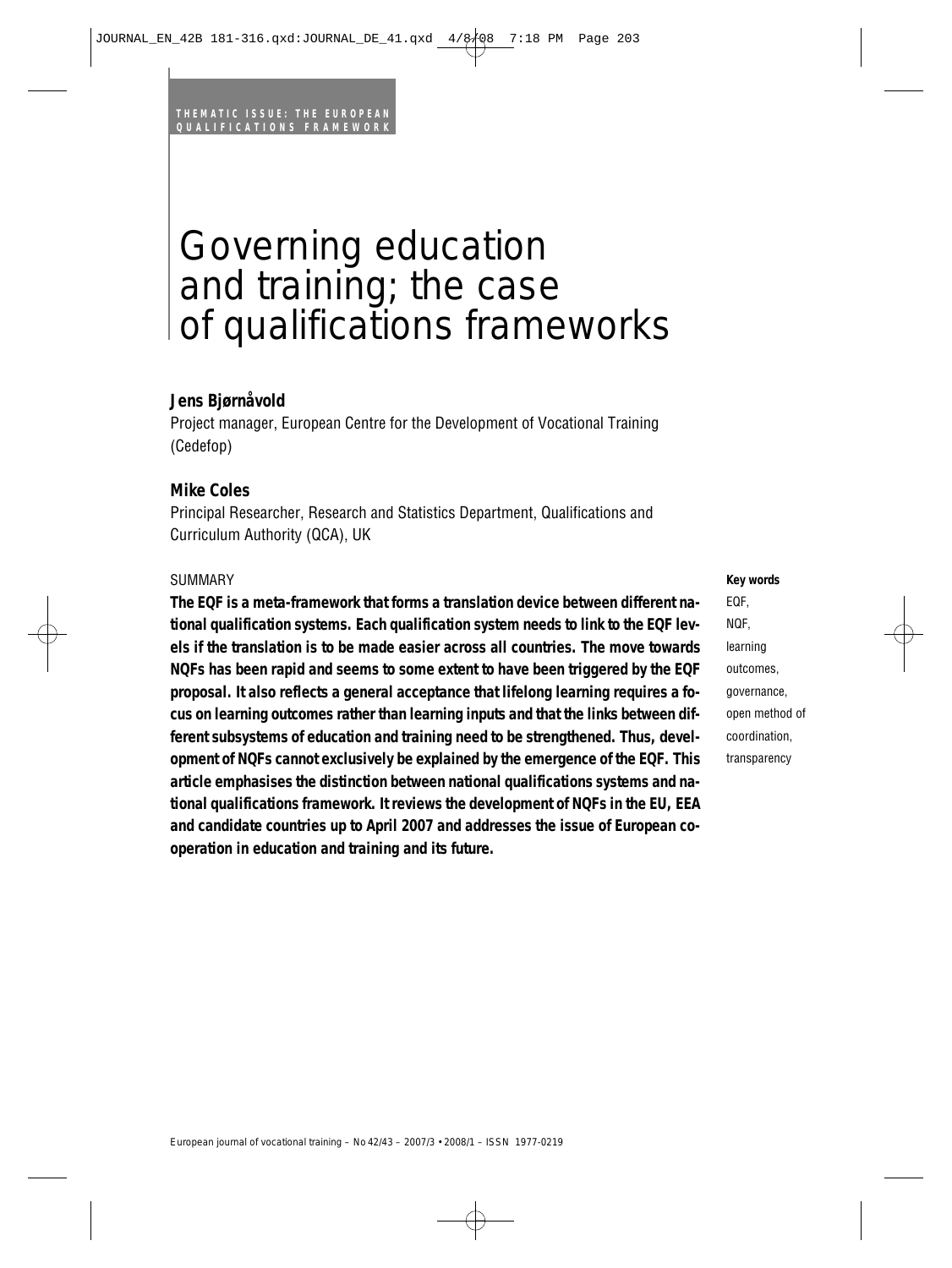This article discusses the potential impact of the European qualifications framework (EQF) on national education and training policies. Particular focus will be on the rapid and widespread development of national qualifications frameworks (NQFs) across Europe. Pioneered by countries like Ireland, France and the UK, NQFs have moved into the forefront of the debate on how to realise lifelong learning and how to promote access to and progress in education, training and learning. While being pursued both nationally and internationally (for example by the OECD) for some years, development of EQF (from February 2004) significantly increased interest in NQFs. Both the original EQF consultation document (July 2005) and the Commission recommendation (European Commission, 2006b) state that countries need to 'speak with one voice' when relating their national qualifications to the EQF and it is suggested that each country set up a NQF to make this easier. A NQF is considered to be the most appropriate way to solve this coordination challenge and is argued to be a precondition for referencing to a European meta-framework. It is argued that NQFs are necessary to overcome the barriers between different national subsystems of education and training, notably between vocational education and training and higher education and between initial and continuing education and training.

Development of NQFs has not been the most visible part of the EQF development and debate. Most attention has been paid so far to the overarching European objectives to promote transparency, enable comparisons and ease transfer of qualifications (1) between countries. However this cross-border function can only become a reality if countries change the way their education and training systems are coordinated and governed. The 2005 EQF consultation document included the objective for the EQF to be a 'force for change at European, national and sector levels'. We can thus speak of two distinct but interrelated functions of the EQF, one at European and one at national level. The European function (translation, comparison) is visible and broadly accepted; the national function (increased coordination and permeability) is less visible and potentially more controversial. The purpose of this article is to address these developments and to give a first interpretation of this interchange of European and national education and training policies. The following main questions will be discussed:

<sup>(1)</sup> According to the EQF recommendation (September 2006) a 'qualification' is achieved when a competent body determines that an individual has achieved learning outcomes to given standards. A qualification is a formal outcome of an assessment and validation process.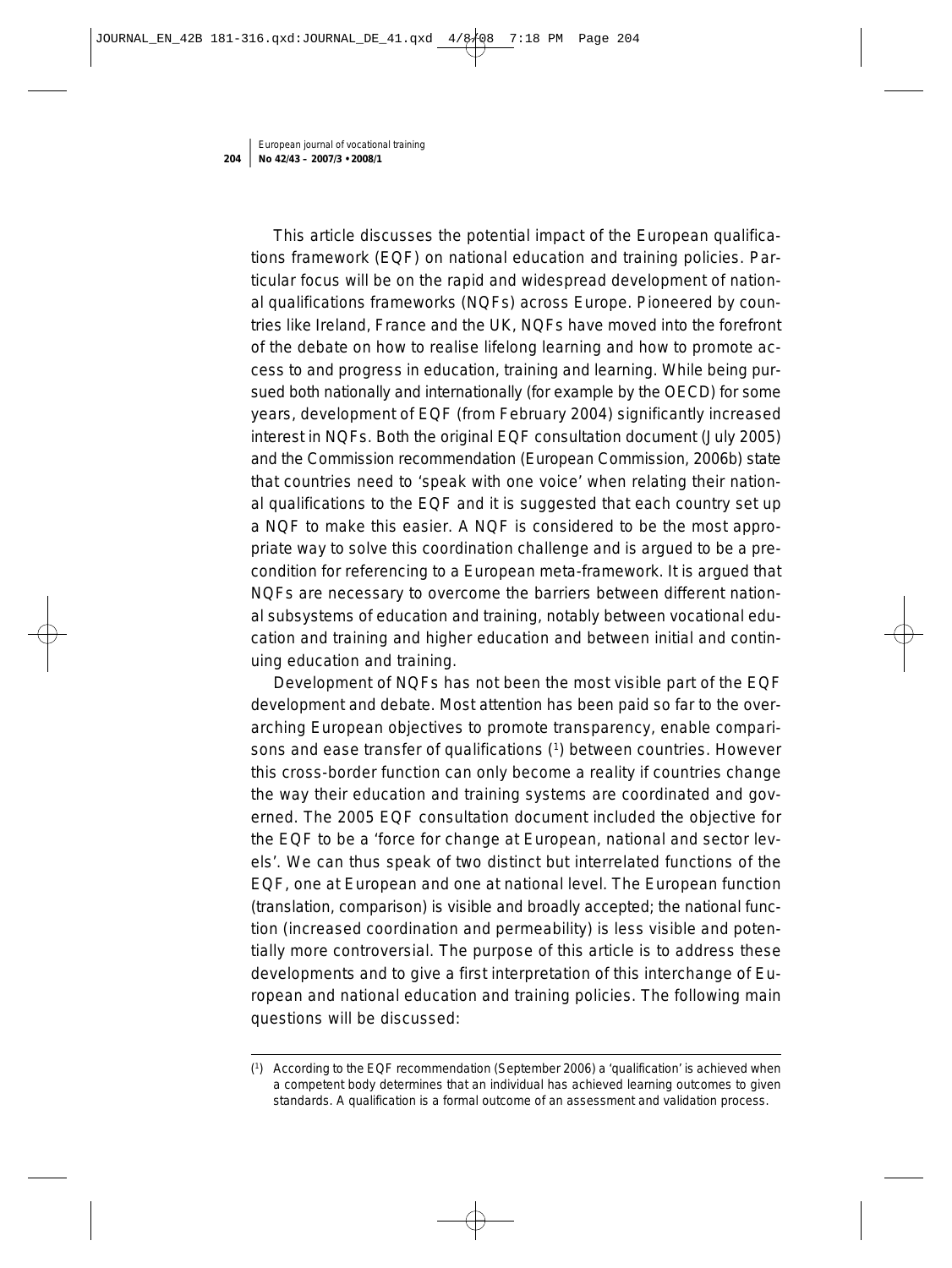- How can the concept of a qualifications framework be defined? What are the significant differences between a meta-framework like the EQF and existing and emerging national qualification frameworks? How can we distinguish the term qualification framework from the broader concept of qualification system? And why is this distinction important?
- What is the state of play regarding national qualifications frameworks in Europe? What kind of commitment can be observed at national level and is it possible to identify common objectives, strategies and solutions?
- What are the main lessons in terms of governance to be drawn from EQF and NQF developments? These lessons can be addressed from two main angles. First, in relation to the EU 'open method of coordination' underpinning the development and implementation of the EQF and second, from a national perspective, as part of the internationalisation and modernisation of education and training systems in the context of lifelong learning.

Development of the EQF – and its correspondence with NQFs – cannot be discussed without considering the shift to a learning outcomes approach (2). While use of learning outcomes is seen as the only way to compare and translate national qualifications, this learning outcomes approach is also important for the governance of national education and training systems in the future. A shift towards learning outcomes significantly changes the way objectives are formulated, standards are set and curricula are described and thus influences teaching and learning directly (Adam, 2004).

# Qualifications framework; a deepening concept

The idea of a qualifications framework that shows how qualifications relate to one another is not new. For many centuries trade organisations in many countries have exercised control over the right to practise a trade and defined a hierarchy of skills within the trade. These hierarchies were the forerunners of sectoral and national qualifications frameworks. The universities had also set down common patterns of recognising progress within higher academic learning, thus defining another hierarchy of qualifications. What is new about the modern national qualification framework is the interest of governments in

<sup>(2)</sup> In the EQF these are defined as 'statements of what a learner knows, understands and is able to do on completion of a learning process'.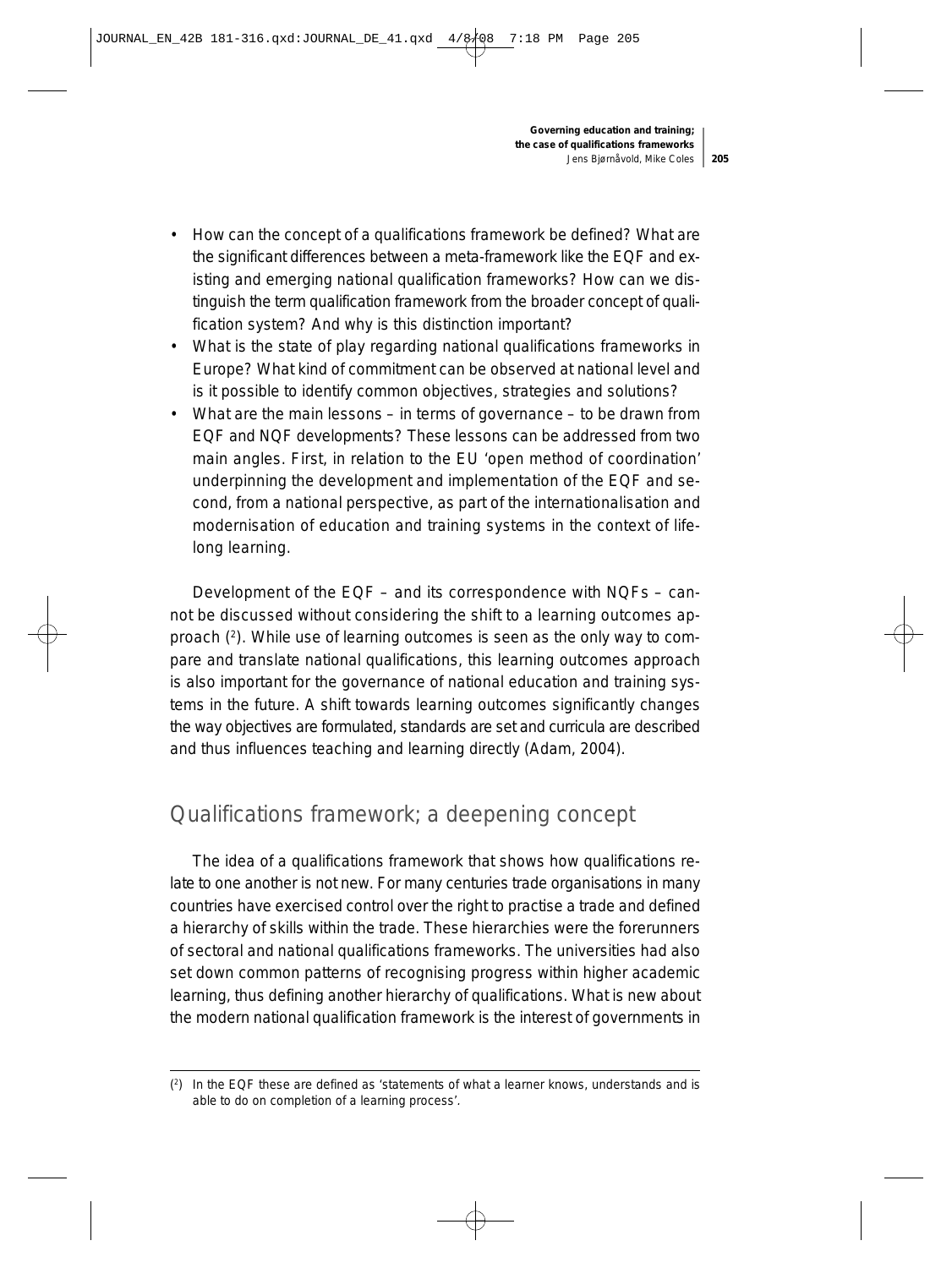developing overarching frameworks that incorporate qualifications that represent the learning outcomes from school, work, higher education and other adult learning. The new frameworks are thus often linked to lifelong learning strategies and are intended also to capture informal learning, or experience, that the learner wishes to have recognised (Cedefop, Colardyn and Bjørnåvold, 2005).

A qualifications framework is a classification of qualifications according to a set of criteria for levels of learning achieved. This set of criteria may be an implicit characteristic of the qualifications themselves or made explicit in the form of a set of level descriptors. The 2006 EQF recommendation defines the concept in the following way:

'a national qualifications framework is an instrument for the classification of qualifications according to a set of criteria for specified levels of learning achieved. It aims at the integration and coordination of national qualifications subsystems and the improvement of transparency, access, progression and quality of qualification in relation to the labour market and civil society'.

In the simplest form of classification the qualifications themselves are arranged in a hierarchy of demand or standard, the lowest level of qualifications rises through a series of steps to the highest level (3). The qualifications in these hierarchies are sometimes further classified into qualification types (higher education qualifications, school qualifications, work-based qualifications). The second type of classification uses explicit levels that are each defined by criteria – these are often termed level descriptors or level indicators (4). It is this second type that is attracting the interest of many countries since this offers more than the first type in coordinating power across educational sectors and work-based qualifications. However, all qualifications frameworks aim to establish a basis for improving the links between qualifications and the quality, accessibility, and public or labour market recognition of qualifications within a country and internationally.

NQFs have various forms and functions (Coles, 2006) but it is reasonable to conclude that all have four generic aims:

- establishing national standards for learning outcomes (competences);
- promoting through regulation the quality of education and training provision;
- acting as a way of relating qualifications to one another;

<sup>(3)</sup> The Australian qualifications framework serves as an example (www.aqf.edu.au).

<sup>(4)</sup> The Irish framework of qualifications serves as an example (www.nqai.ie).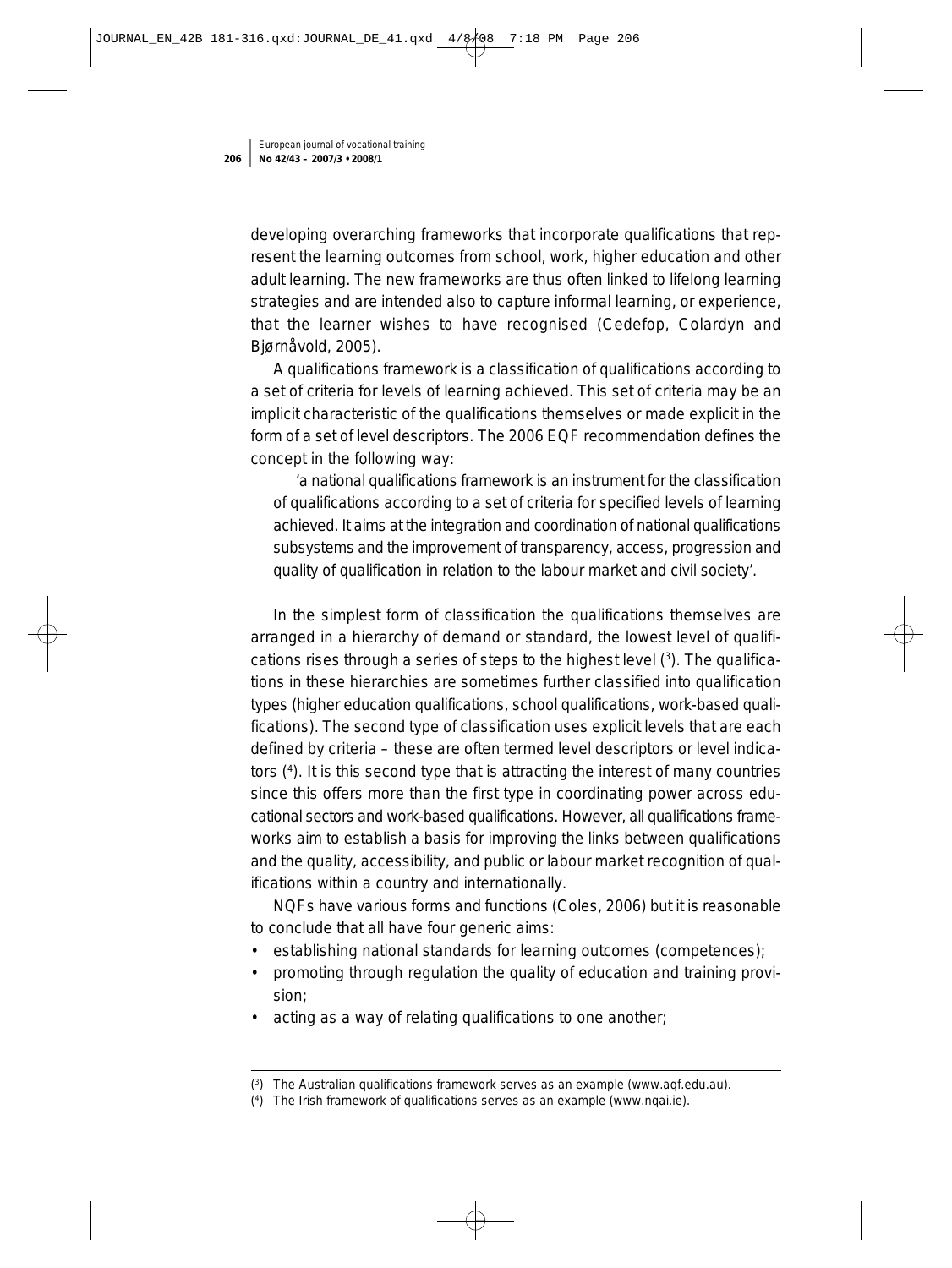• promoting access to learning, transfer of learning and progression in learning.

NQFs can have policy purposes that go beyond these four aims. Developing an NQF can be used to integrate parts of the qualifications system (for example professional education delivered in further and higher education) or to provoke modernisation of parts of the education and training system, for example to change the regulation of the quality of qualification processes or to change the way public funds are used to support education and training. This additional factor of using a national qualifications framework as a tool for reform is becoming more common and this suggests it should become a fifth aim; however some frameworks are developed through strong consensus of stakeholders and it is more difficult to assign these frameworks the explicit aim of becoming a tool for reform. Additionally, some NQFs are used to allow target setting and planning of public investment in education and training and they support the measurement of performance of the education and training system.

It is possible that, even where no explicit wider reform agenda is acknowledged, there is a power within a simple classification of qualifications to transform aspects of education and qualifications. This arises through the codification of the complex arrangements for qualifications in a country into a relatively simple form. Codification, or modelling, creates a relationship and a language with which stakeholders can readily engage (Cowan et al., 1999). Without the codification of a framework, the hierarchy of qualifications, the knowledge, skills and wider competences they each testify and the horizontal equivalencies between qualifications are often subject to incomplete or tacit knowledge of the qualifications system. The latter reduces confidence in policies aimed at reform and makes innovation difficult.

There is another effect: sometimes modernisation requires multiple actions on different parts of the qualifications system (accreditation, funding, institutional arrangements), these coordinated reforms are challenging. Choosing incremental 'one-at-a-time' approaches is less risky, cheaper and more manageable. It is arguable that the coordinating effects of NQFs, especially in terms of stakeholder engagement and institutional roles and responsibilities, make it more likely that broader, coordinated programmes of reforms can be proposed.

Qualifications frameworks should be seen as a part of a qualifications system (OECD, 2007). The latter is an all-embracing term for all structures and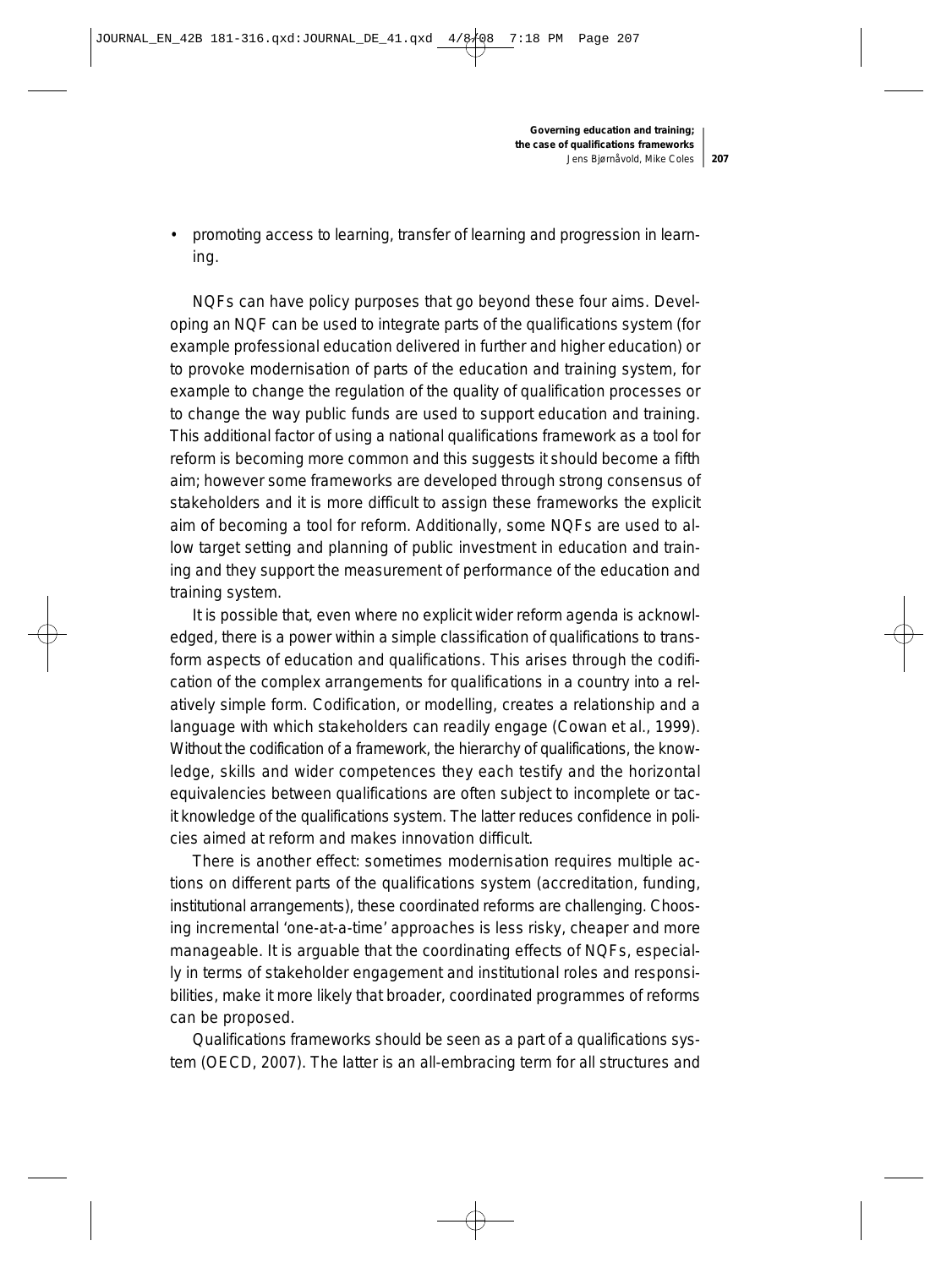processes (<sup>5</sup>) that lead to the award of a qualification. Some qualifications systems are so complex and fragmented that they hardly appear to be systematic. Nevertheless, within these systems the public is aware of levels of qualification (such as basic schooling, completion of upper secondary education, apprenticeship, bachelors degree, professional licence, etc.). These implicit levels of qualification come close to resembling a qualifications framework, however they fail to embody some of the power of frameworks simply because the levels are implicit and therefore are subject to differences in interpretation. The relationship between gaining qualification and the requirements for progression from one qualification to another or to a job are often unclear and not reliable. Stakeholder ownership is also not clear and thus reforming different qualification types based on low levels of trust and compatibility is likely to be difficult.

Development of the EQF meta-framework has the potential to formalise some of these implicit levels and tacit appreciations. The EQF sets overarching descriptions of learning outcomes and associates these with levels of qualification. The level descriptors are in fact criteria for aligning national qualification levels (implicit or explicit) to the EQF. The process for carrying out this task requires that each qualification level (including all the different types of qualifications at each level) be matched against the EQF level criteria for alignment. The transformation of these implicit levels requires involvement of and acceptance by all relevant stakeholders. Traditionally the description of these levels would have been focused on duration and location of education and training, on entry requirements to learning or work and on work related licences to practise. Following the EQF, however, the main ingredient to be made explicit will have to be the knowledge, skills and wider competences that this national qualification level testifies to learners and other users of qualifications. Thus it seems likely that linking implicit national qualification levels to the EQF can be a staged process. First, the links can be made by means of the proxies for knowledge, skills and wider competences and then, second and over time, pressure is likely to develop for the actual knowledge skills and competences required at a qualification level to be formally agreed by stakeholders. Thus the implicit levels of national qualification will be transformed into explicit levels that can be the basis for an NQF defined in learning outcomes.

<sup>(5)</sup> The Qualifications systems: bridges to lifelong learning (OECD, 2007) refers to the substructures of a qualifications system as the means of developing and operationalising national or regional policy on qualifications, institutional arrangements, quality assurance processes, assessment and awarding processes, skills recognition and other mechanisms that link education and training to the labour market and civil society.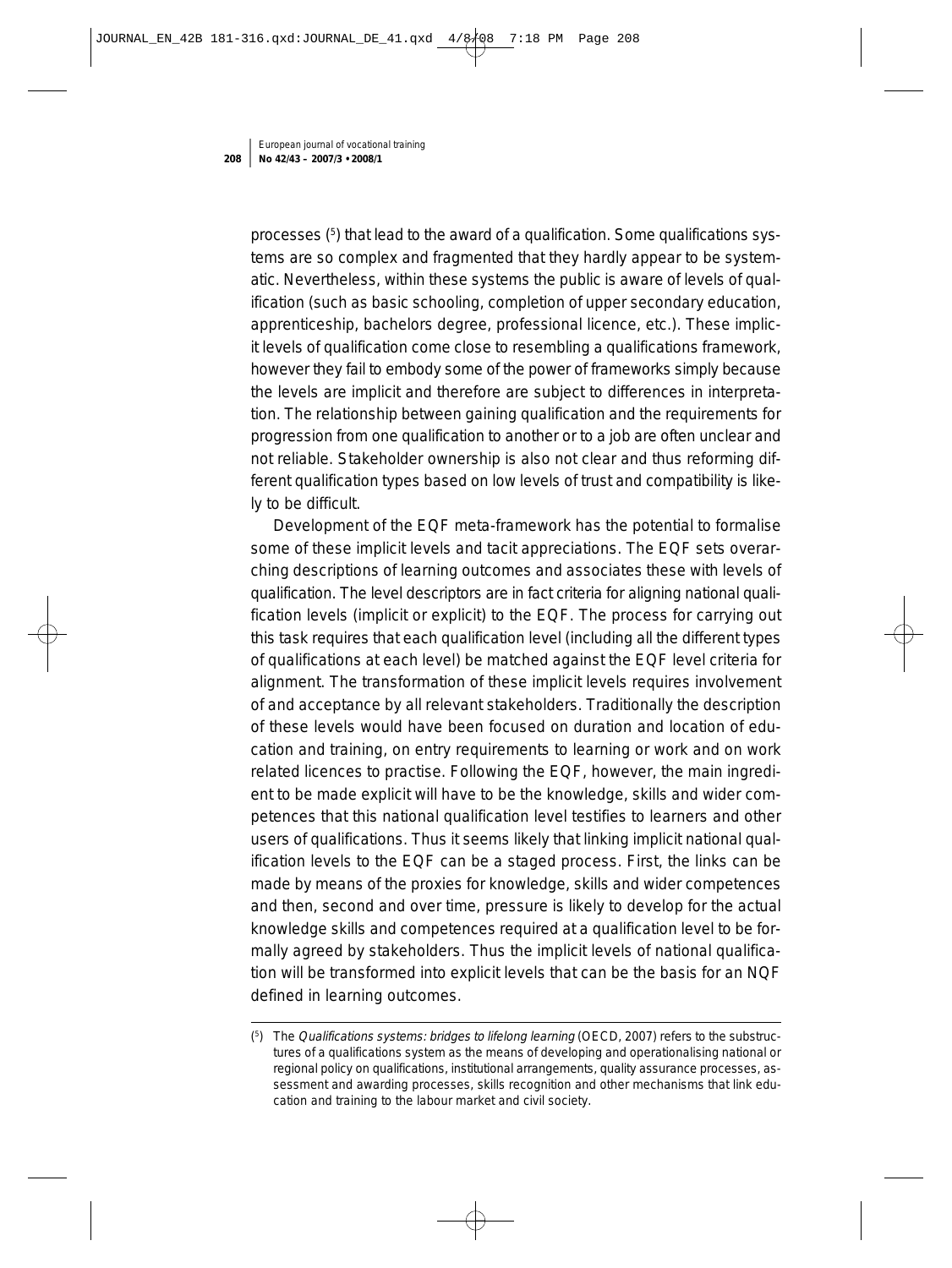A meta-framework such as the EQF has distinct characteristics to NQFs that relate to it and enable relationships to be established between qualifications levels in different countries. The major differences between EQF levels and NQF levels depend on the functions of the frameworks, the method of their development, the influences on the form of the frameworks, the qualification levels they recognise, the quality assurance processes involved and the benchmarks used for establishing levels. Table 1 summarises these differences.

| <b>Differences</b>                        | <b>National qualifications</b><br>levels                                                                                                     | <b>EQF levels</b>                                                                                              |
|-------------------------------------------|----------------------------------------------------------------------------------------------------------------------------------------------|----------------------------------------------------------------------------------------------------------------|
| Main function:                            | to act as a benchmark for the level,<br>volume and type of learning                                                                          | to act as a benchmark for the level of<br>any learning recognised in a qualifica-<br>tion or defined in an NQF |
| Developed by:                             | regional bodies, national agencies<br>and sectoral bodies                                                                                    | Member States acting together                                                                                  |
| Sensitive to:                             | local, regional and national priori-<br>ties (e.g. levels of literacy, labour<br>market needs)                                               | collective priorities across countries<br>(e.g. globalisation of trade)                                        |
| Recognises learning of<br>individuals by: | assessment/evaluation, validation<br>and certification                                                                                       | [Does not directly recognise learning<br>of individuals]                                                       |
| Currency depends on:                      | factors within national context                                                                                                              | the level of trust between internatio-<br>nal users                                                            |
| Quality is guaranteed<br>by:              | the practices of national bodies and<br>learning institutions                                                                                | national practices and the robust-<br>ness of the process linking national<br>and EQF levels                   |
| Levels are defined by<br>reference to:    | national benchmarks which are<br>embedded in different specific le-<br>arning contexts, e.g. school educa-<br>tion, work or higher education | general progression in learning across<br>all contexts across all countries                                    |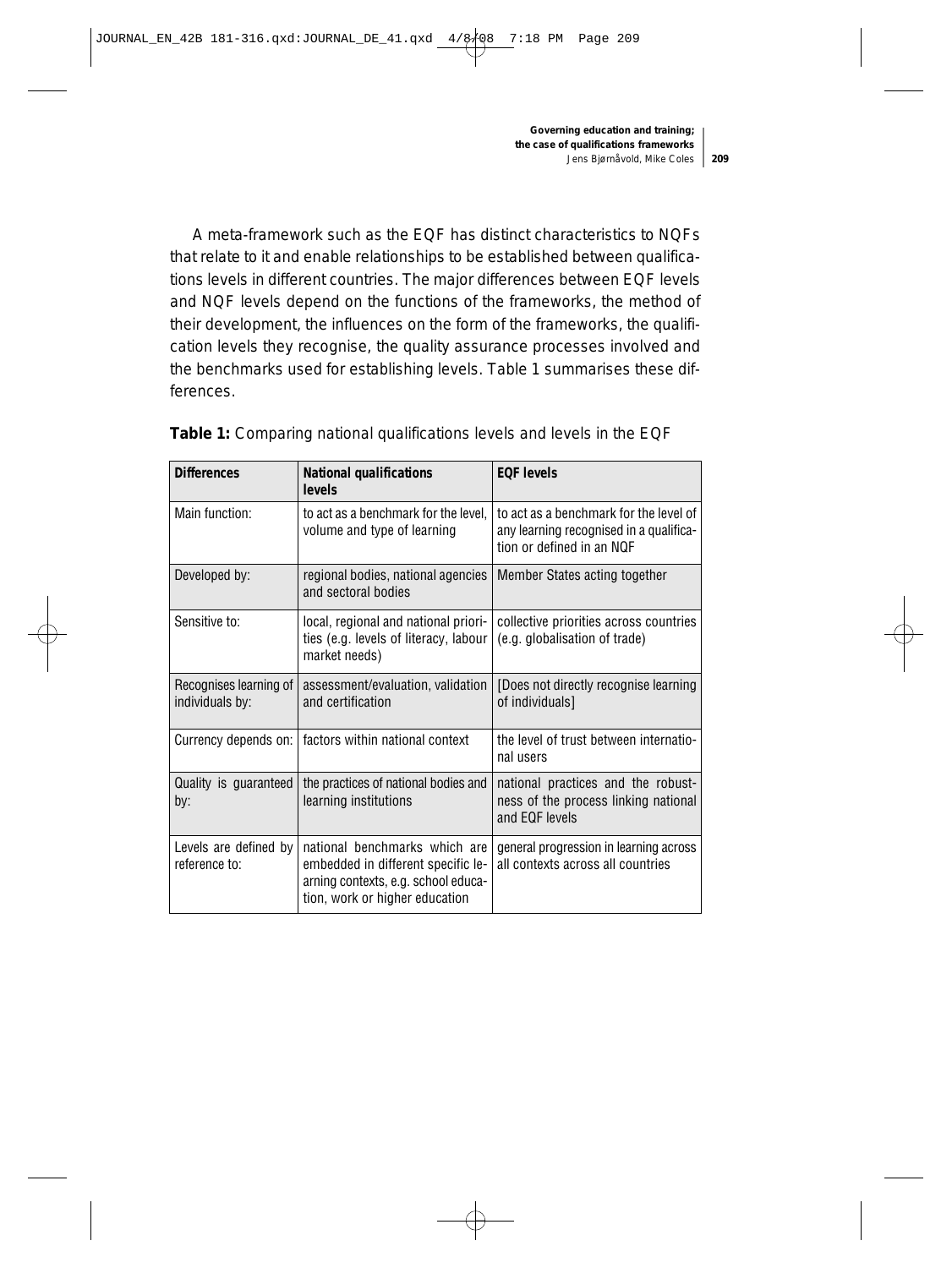If these distinctions are accepted, the form and function of national qualifications levels (or frameworks) will be different to those of a meta-framework such as the EQF (Tuck et al., 2006). Such differences should create a clear space for NQFs to continue to develop distinctively that reflects national social and cultural perspectives. In the EQF proposals and in the emerging metaframework in southern Africa (SADC, 2005), the intention is to respect and encourage different national perspectives. However, even if the differences are accepted, the existence of each of the meta-framework characteristics in the third column in Table 1 asks questions of each country on the content in the second column. Once again the effect of a classification, in this case the EQF classification, which aims to be neutral, is likely to raise expectations of clearer design features of NQFs. As will be clear in the next section, it is interesting to note that even in the early days of the EQF, many countries are intending to use eight reference levels in their emerging frameworks (for example, Belgium, the Czech Republic, Spain, Lithuania and Slovakia).

# National qualifications frameworks in Europe

The number of European countries having implemented national qualifications frameworks is still low. We can observe however an increasing number of European countries taking concrete steps towards implementing NQFs. This process has gained speed significantly during 2005 and 2006 and seems to be linked to the increasing definition of an EQF.

The following section reviews these developments (<sup>6</sup>).

- national responses to the EQF consultation, December 2005 to February 2006;
- presentation of national developments to the first meeting of the EQF implementation group in March 2007;
- responses to questions regarding EQF developments submitted by Commission end March 2007 to countries taking part in Education and training 2010 (follow up to meeting 23 March 2007);
- material gathered by ETF regarding development of NQFs in accession countries.

<sup>(6)</sup> Reflecting the situation in April 2007 in countries taking part in the Education and training 2010 process as well as in preaccession countries. The country descriptions have been based on the following sources: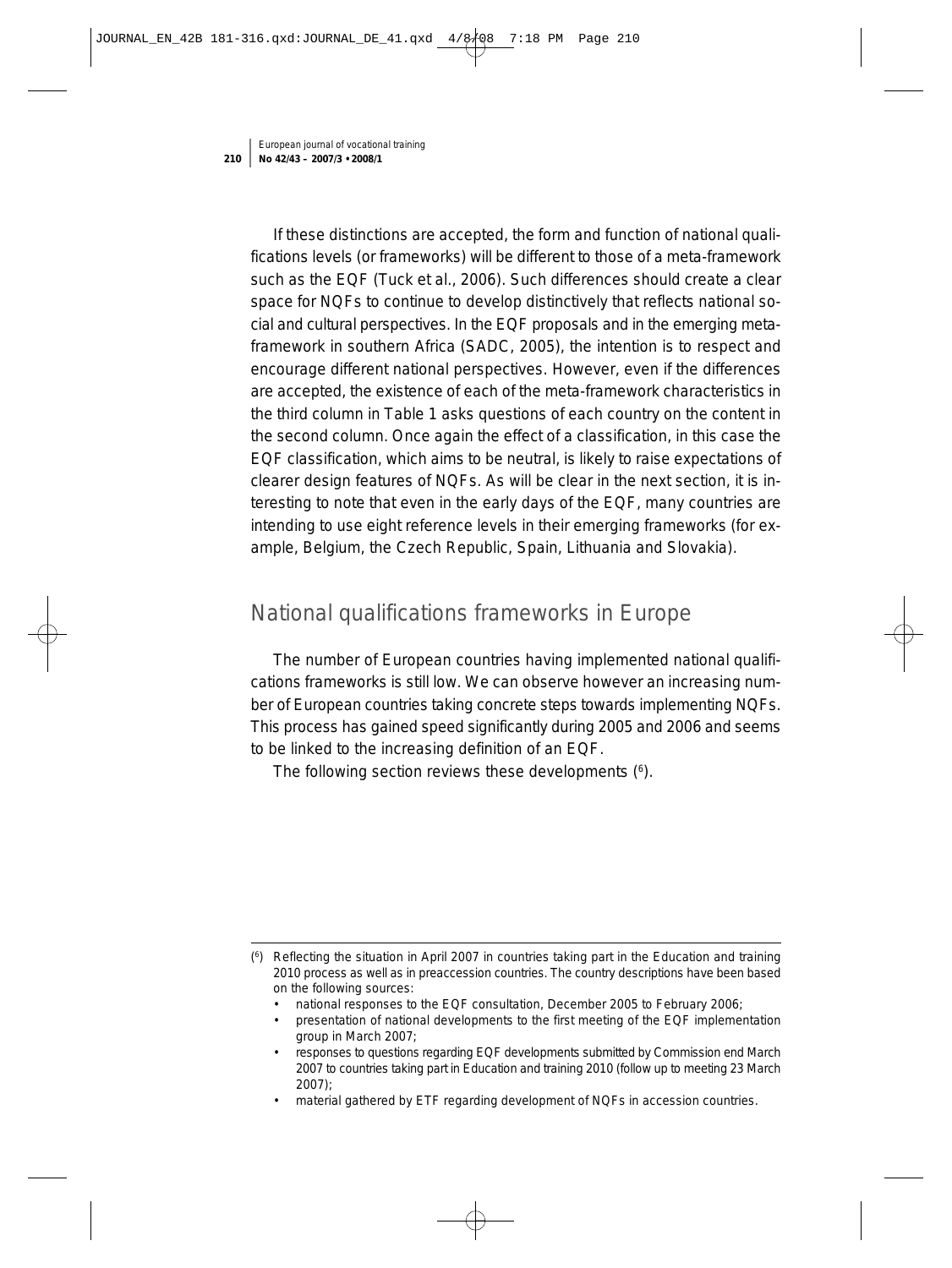#### **Austria**

The aim is to develop a single overarching NQF, based on learning outcomes, which will be linked to the EQF. This framework will open up validation of non-formal and informal learning and will better meet the needs of the labour market than the existing system. Agreement on the need for a NQF was expressed in the national response to the EQF consultation and working groups set up in summer 2006 to prepare a NQF based on in-depth research. In February 2007, a national steering group for developing the Austrian NQF was constituted. All stakeholders will be involved in a bottom-up process of consultation (beginning in autumn 2007) and development which is being coordinated by the General Directorate in the Austrian Ministry of Education, Arts and Culture. The main aims of the Austrian NQF is to support quality, promote access to and permeability of education and training and promote a better balancing of VET and academic qualifications. The Austrian NQF is planned to be ready for 2010.

#### **Belgium (Flanders)**

A NQF is seen as a necessary prerequisite for relating Flemish qualifications levels to the EQF. A set of eight draft reference level descriptors was developed during 2005/06 and led to a discussion note published in October 2006. All relevant ministries as well as all official advisory bodies (where social partners are included) in the field of education and training gave an opinion on this document. A formal decision on the establishment of a NQF (through the passing of a Decree) is expected before summer 2008. The development of the NQF has taken more time than the Flemish authorities anticipated. Several unforeseen consequences have been detected, requiring additional work and clarification. Setting up a NQF is expected to improve overall access to education, training and learning, to support the development of quality and to strengthen overall permeability in education and training. There is full agreement that a NQF must be based on learning outcomes – something that is well reflected in the draft reference level descriptors. It is worth noting that the Flemish level descriptors are based on 'knowledge', 'skills', 'context' and 'autonomy-responsibility', thus paying particular attention to the importance of context in describing qualifications levels. A series of pilot projects were finalised in spring 2007 testing the learning outcomes approach and the link to the qualifications framework in a range of sectors (EQF Levels 1 to 5). Similar projects have also been carried out by Bologna promoters for Levels 6 to 8. The general conclusion of these test projects is that the descriptors developed for the Flemish framework are useful for classifying qualifications and only require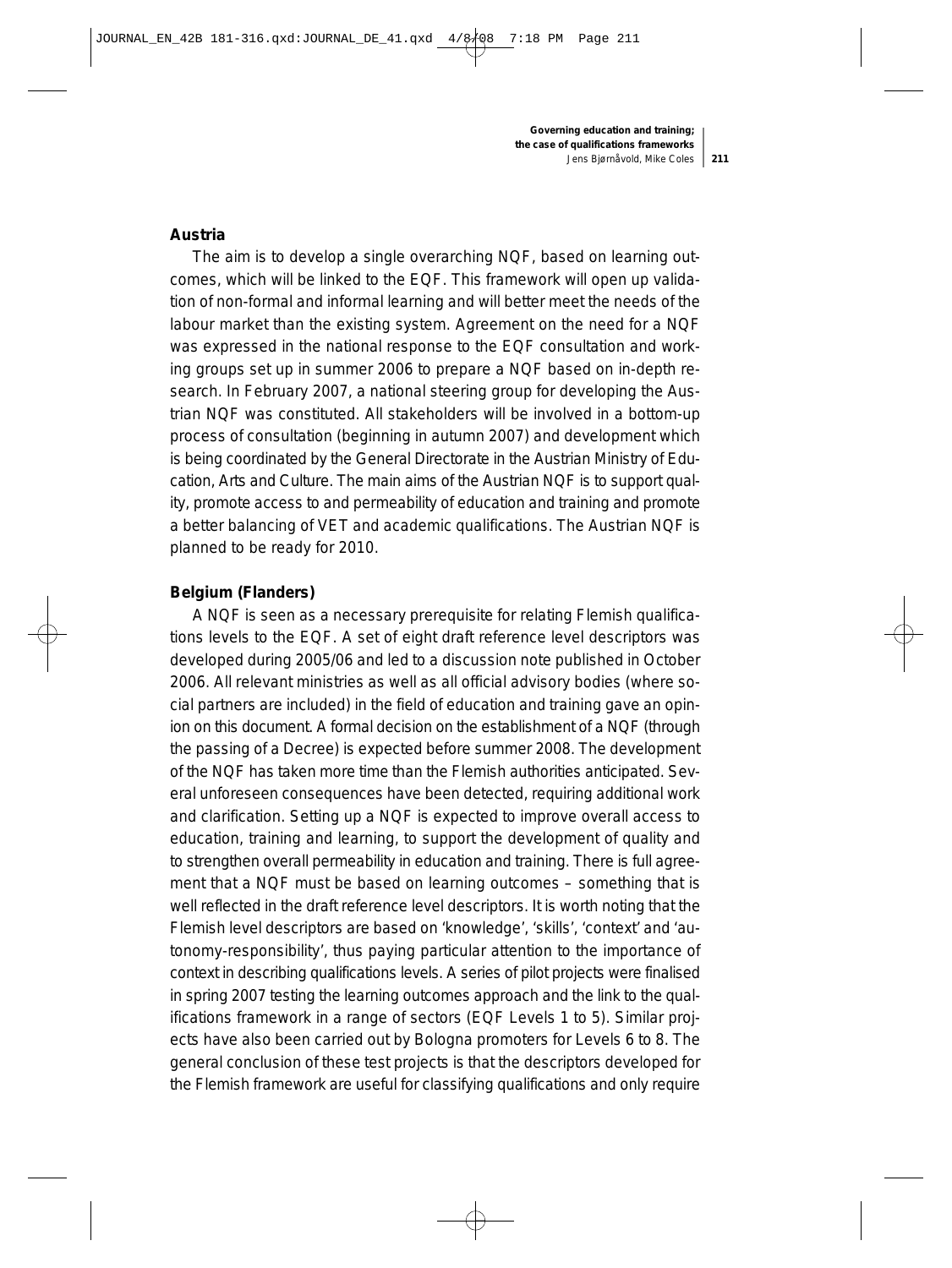minor changes and adaptations. A report on the development of a central qualifications database has been completed and a prototype will be developed by the end of 2007.

## **Belgium (Wallonia)**

A formal decision on setting up a NQF was made in March 2006. In response to the EQF consultation, a NQF is seen as a requirement and precondition for a functioning European framework. A group of experts was set up in autumn 2006 to outline the main features of a future NQF. The result of this work is expected to be presented in 2007 and will form the basis for future developments. As in Flanders, emphasis on learning outcomes is essential to the ongoing work. It is noted that some parts of the education and training system (adult learning, vocational education and training, the new system for validation of non-formal learning) have significant experience in using the learning outcomes approach; other subsectors have less experience. It is likely that an eight-level structure will be chosen for the framework.

## **Bulgaria**

The Bulgarian Ministry of Education and Science committed (in 2006) to setting up a NQF which is considered to be of great importance and is expected to be presented to the government for adoption by 2008. A discussion paper on an integrated NQF will be the basis for consultation with stakeholders. The ministry is also working on a complete register of qualifications. Experts are currently working on the relationship between current Bulgarian qualifications levels and the EQF. An important area for further development will be the redefinition and reformulation of education and training standards and curricula based on learning outcomes. The question of how to integrate the framework for higher education (referring to the EHEA) and the EQF and the question of how to develop a single credit system in the framework are being discussed.

# **Croatia**

First steps towards development of an overarching (lifelong learning) Croatian qualifications framework (CROQF) have been taken. During 2006 the Ministry of Science, Education and Sports (MSES) formed a joint working group of experts from VET and HE. The proposal of this group has been discussed (during spring 2007) with all the relevant stakeholders. The framework will have eight levels (with additional four sublevels reflecting the particularities of the Croatian qualifications system). Levels 6, 7 and 8 correspond to the three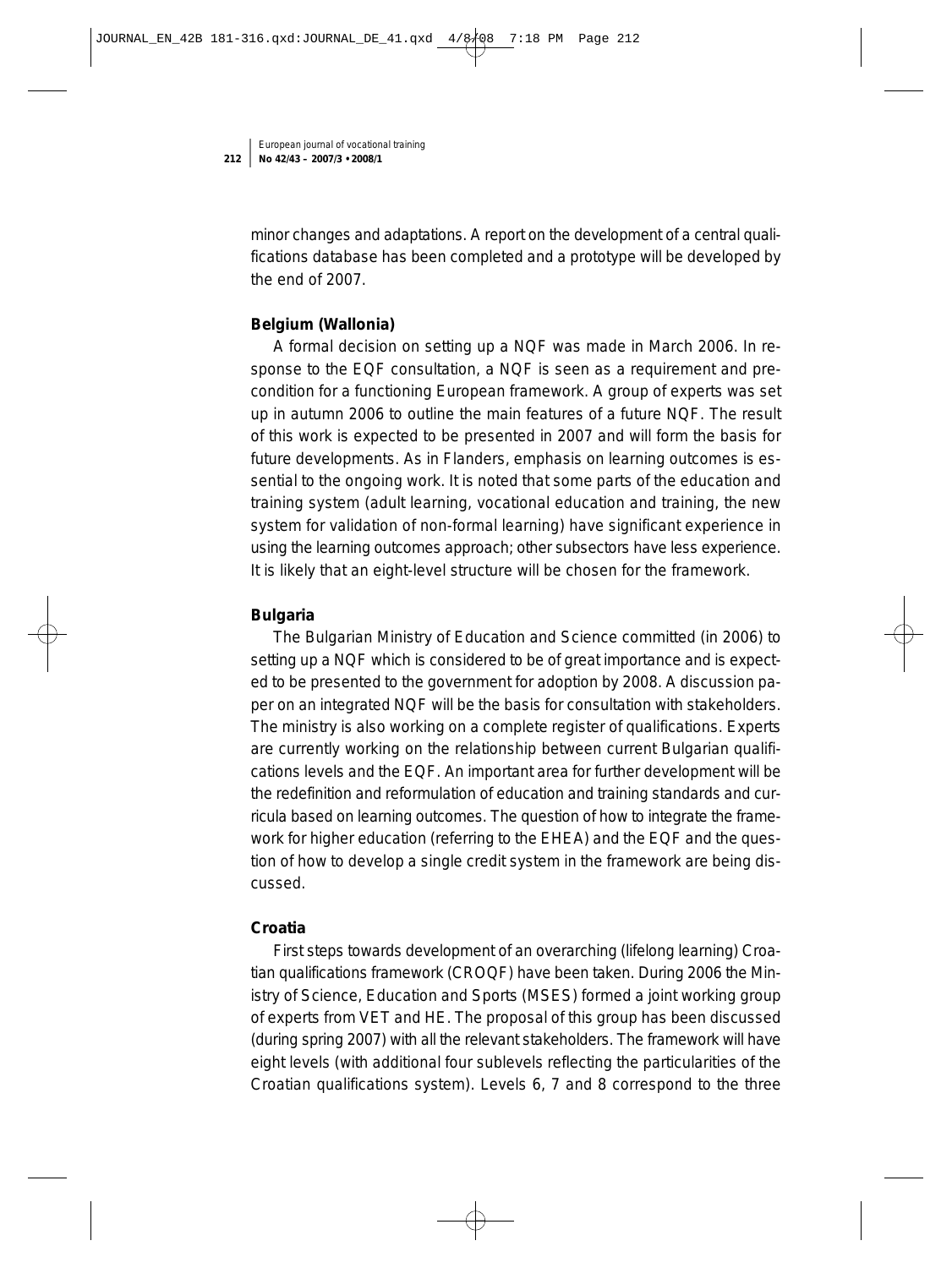'Bologna' cycles. The levels have been described through credit ranges, links to levels in the EQF and types of qualifications gained after completion of studies within a certain level. Elements of key competences are also included in the first four levels. During 2007, a wider working group consisting of experts from all stakeholders will be formed that will define common standards and descriptions for all levels which will serve as a basis for development of detailed descriptions for all qualifications based on measurable learning outcomes and competences. Quality assurance and prior learning recognition, including non-formal and informal learning, will be important considerations. The Croatian framework is expected to be complete by 2009.

# **Cyprus**

Cyprus has, in discussions on the EQF, signalled scepticism towards development of NQFs. Representatives of the country have argued that the principles and structures of a potential NQF have to be the responsibility of each Member State and expressed fear that the EQF recommendation goes too far in standardising one particular NQF solution. It is anticipated that the current qualifications system will eventually be used to develop an NQF. Caution has also been expressed on the use of learning outcomes. The learning outcomes approach promoted by the EQF is considered not in line with the needs of national education and training institutions.

## **Czech Republic**

The Czech Republic started work on a national qualifications framework prior to the launching of the EQF (2003-04). This work formed part of the national reform agenda, partly supported by the EU social funds. An outline of a NQF has been developed and laid down in the 2006 law on recognition of continuing education results. This law came into effect August 2007. The Czech NQF is based on eight levels, including a set of reference level descriptors reflecting the principles promoted by the EQF. The NQF is part of a lifelong learning strategy and it is hoped it will raise qualification levels generally and increase the degree of success of people on the labour market and in so doing improve the response of the educational system to labour market needs. The learning outcomes approach has been firmly embraced and is seen as crucial for reducing barriers between different education and training sectors. It is also hoped it will improve permeability and parity of esteem between vocational education and training and academic education. The main aim of the NQF is thus to promote comparability, transfer and transparency, at national level as well is in a wider European context through the link to the EQF.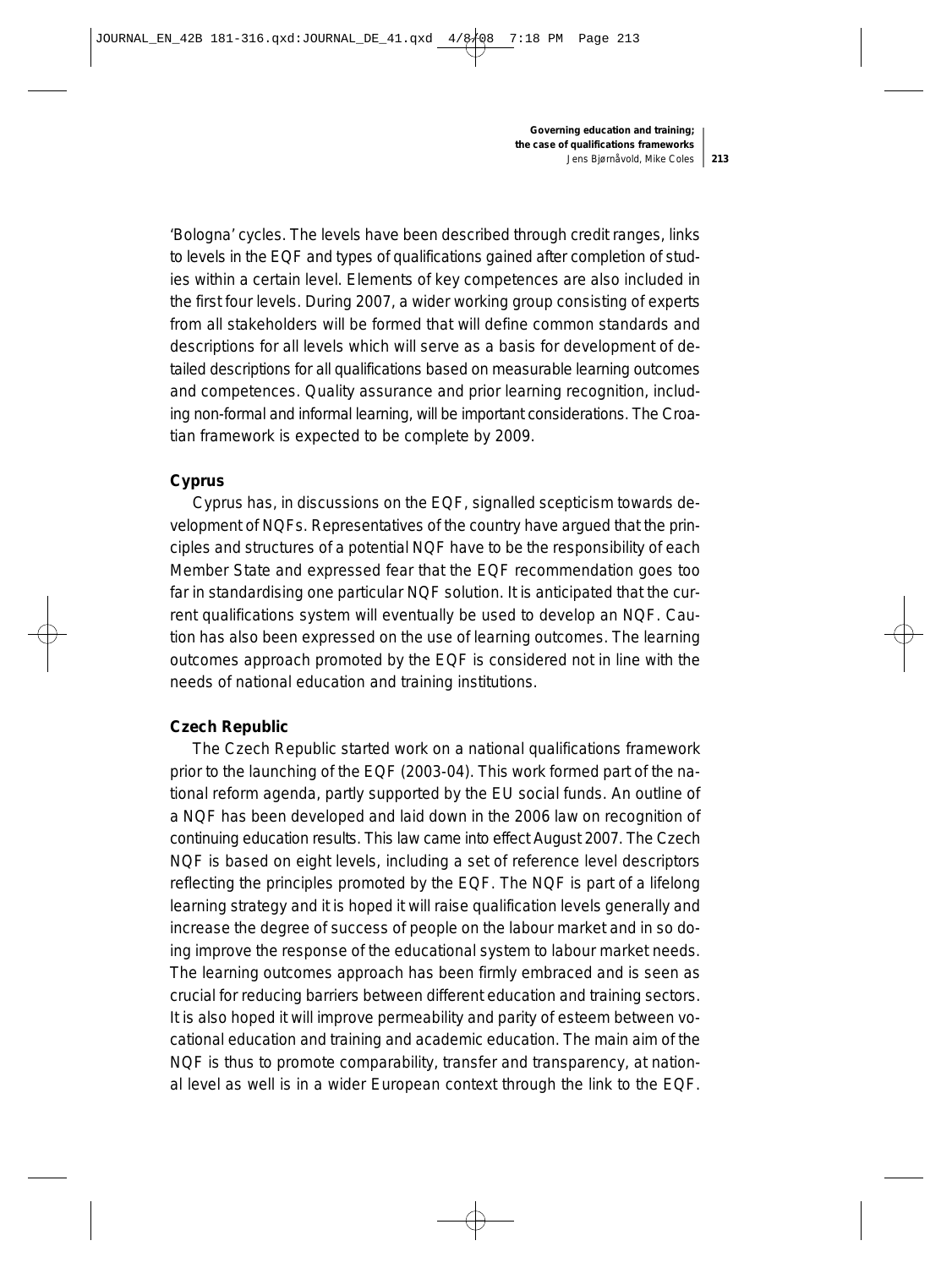The NQF builds on units (complete and partial qualifications) and standards (for qualifications and assessment). The development of the NQF has taken place in close cooperation with all relevant stakeholders, including social partners and education and training providers.

#### **Denmark**

Denmark has yet to take a final decision on establishing a NQF. The national framework for higher education (related to the EHEA) is currently being revised and work has been undertaken to develop a qualifications framework that supports stepwise qualifications in VET programmes. In 2007, an interministerial group is considering how to develop a coherent NQF based on the current qualifications system. The goal will be to improve transparency, credit transfer and overall coherence in education and training that will support lifelong learning and create a strong basis for implementing EQF in Denmark. The linking of Danish qualifications levels to the EQF will start from 2008 onwards. As an important background for this development, it should be noted that the Danish government's strategy on globalisation Progress, innovation and cohesion – strategy for Denmark in the global economy from May 2006, includes goals and measures that targets the needs for increased permeability, allowing for increased transfer and combination of learning outcomes between education and training subsystems, between education and work and also points to the link between the Danish education and training system and the EQF.

## **Estonia**

There is a proposal in Estonia for an eight-level lifelong learning NQF. The legal basis for the education and training system is currently under review incrementally considering one sector at a time. It is intended that in the long term a new qualification system will cover the spectrum of lifelong learning. A set of new, learning outcome-based national curricula for VET, is expected to be in place by 2008. To these will be added a new model of professional standards to be gradually developed from 2008-13. Estonia noted, in the EQF consultation, that the development of a NQF requires substantial resources as it implies development of study programmes based on learning outcomes. Nevertheless, proposals for a NQF have been made and discussions on the appropriate number of levels are taking place. The five years of experience with a competence framework for VET is being used to consider a widening of the use of learning outcomes in general education and higher education.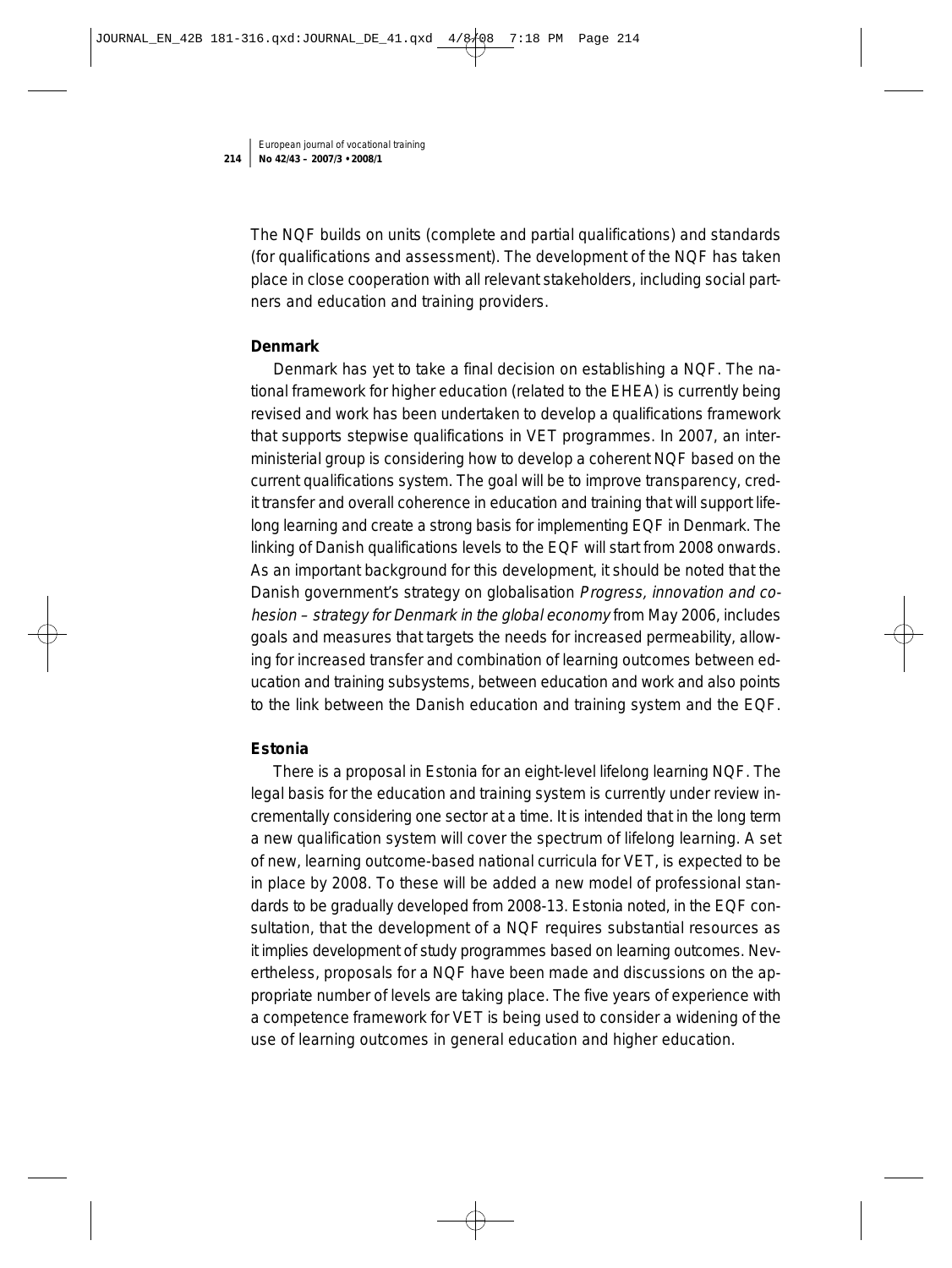#### **Finland**

Finland started work on a (three cycles) framework for higher education (EHEA) in 2004. A proposal was ready in 2005 and a formal decision is expected during 2007. A parallel development is not foreseen for VET – an overarching NQF covering all qualifications levels is therefore not seen as an option. Finland will therefore relate to the EQF without an overarching framework and has set up two expert groups to consider how best to do this. The main reservation about developing an overarching Finnish NQF is the development would require extensive work that could distract from other necessary developments in education and training. Finland has extensive experience in applying a learning outcomes approach to its education and training system. This applies in particular to VET but increasingly in general and higher education. This is seen as a fundamental precondition for linking Finnish qualifications levels to the EQF without setting up an overarching NQF.

#### **France**

National qualifications classifications have been established in France for 40 years. There is a legal basis (since 2002) to bring these various classifications together in a French NQF. The eight-level EQF has been a positive influence on this process of integration. However, the EQF level descriptors for knowledge, skills and competences have created problems for creating a single French qualifications framework. The key element of the French framework is the national repertoire of professional qualifications. These qualifications consist of three main types; those delivered by the Ministry of Education, those delivered by sectors and branches and those delivered by other ministries, chambers of commerce as well as various public or private institutions. The purpose of this repertoire is to increase the transparency of qualifications, both for employers and for individual citizens. For a qualification to be registered, a particular procedure has to be followed, guaranteeing that the relevant quality criteria have been met. A national committee consisting of 16 representatives of the State and 12 representatives of the social partners has been set for this particular purpose. An important aspect of the French approach has been implementation of a system for validating learning gained through experience (nonformally and informally acquired learning outcomes). This system provides an important bridge between different segments of the education, training and learning system and underlines that qualifications can be achieved by different routes and pathways, which include formal routes as well as non-formal and informal ones. The French approach can thus be seen as an illustration of the practical implementation of a learning outcomes approach.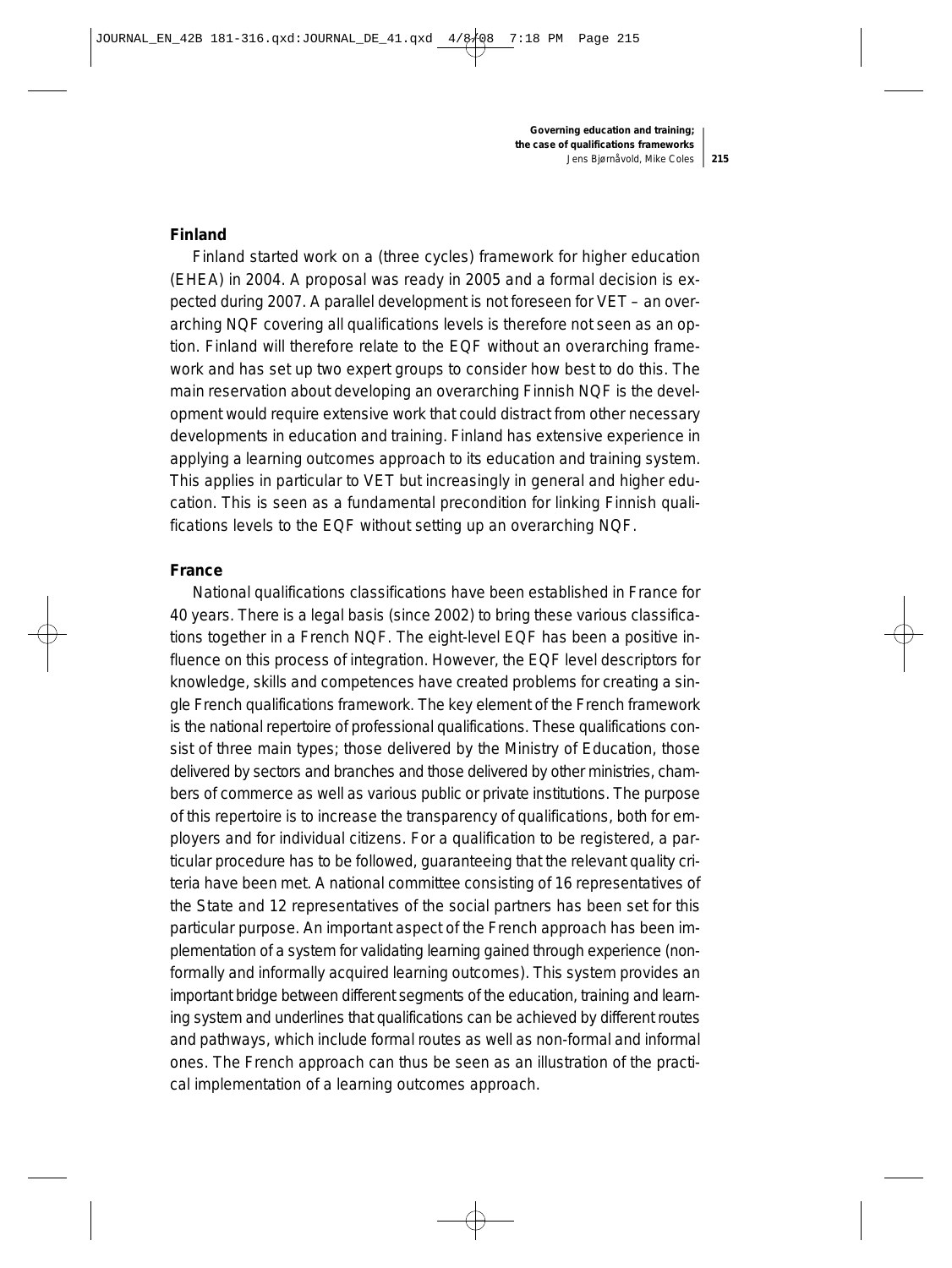### **Germany**

Germany has declared its intention to create a NQF covering all areas and levels of education and training. Studies and technical preparations were initiated autumn 2006 and a first outline of a German NQF is expected during 2007. A pilot project has been set up to formulate competence-based vocational training regulations in a few selected occupations. Other projects test the recognition of leaning outcomes of VET for access to higher education. German debate on the EQF has focused explicitly on its possible impact on the national education and training system and to what extent and in which form it would support national reforms. Some stakeholders see the EQF, and notably a German NQF, as an opportunity to reduce barriers between subsystems of education and training and promote a more flexible form of recognition (for example, non-formal and informal learning). The shift to learning outcomes (in the German context formulated as 'competence') is supported by major stakeholders (Federal Ministry, employers organisations). Other stakeholders (some trade unions) emphasise the need to protect the German vocational training model (Berufsmodell) and warns against a modularised model watering down the existing dual model combining school and work practice. A NQF for the higher education sector (EHEA) was implemented in May 2005.

#### **Greece**

Greek reactions to the EQF have been positive. However, it has reserved its national position regarding developing a NQF. Initial discussions on a NQF were started in September 2006. These discussions are linked to the ESSEE-KA Law (on the relationship education-employment) and cover several aspects, for example development of national VET standards and validation of nonformal and informal learning. No decision has been taken on development of a NQF so far. In general, the learning outcomes perspective has not been embraced in Greece (an exception is two competence-based VET profiles developed under a new common ministerial decision that defines EKEPIS – Ministry of Employment as the responsible authority for developing profiles). A certain reluctance can be detected in higher education, expressed in scepticism/opposition to credit transfer and diploma supplements.

#### **Hungary**

There is a clear commitment to develop a NQF in Hungary. As stated in the response to the EQF consultation, '[...] the lack of such a framework has become one of the major factors impeding lifelong learning'. The NQF work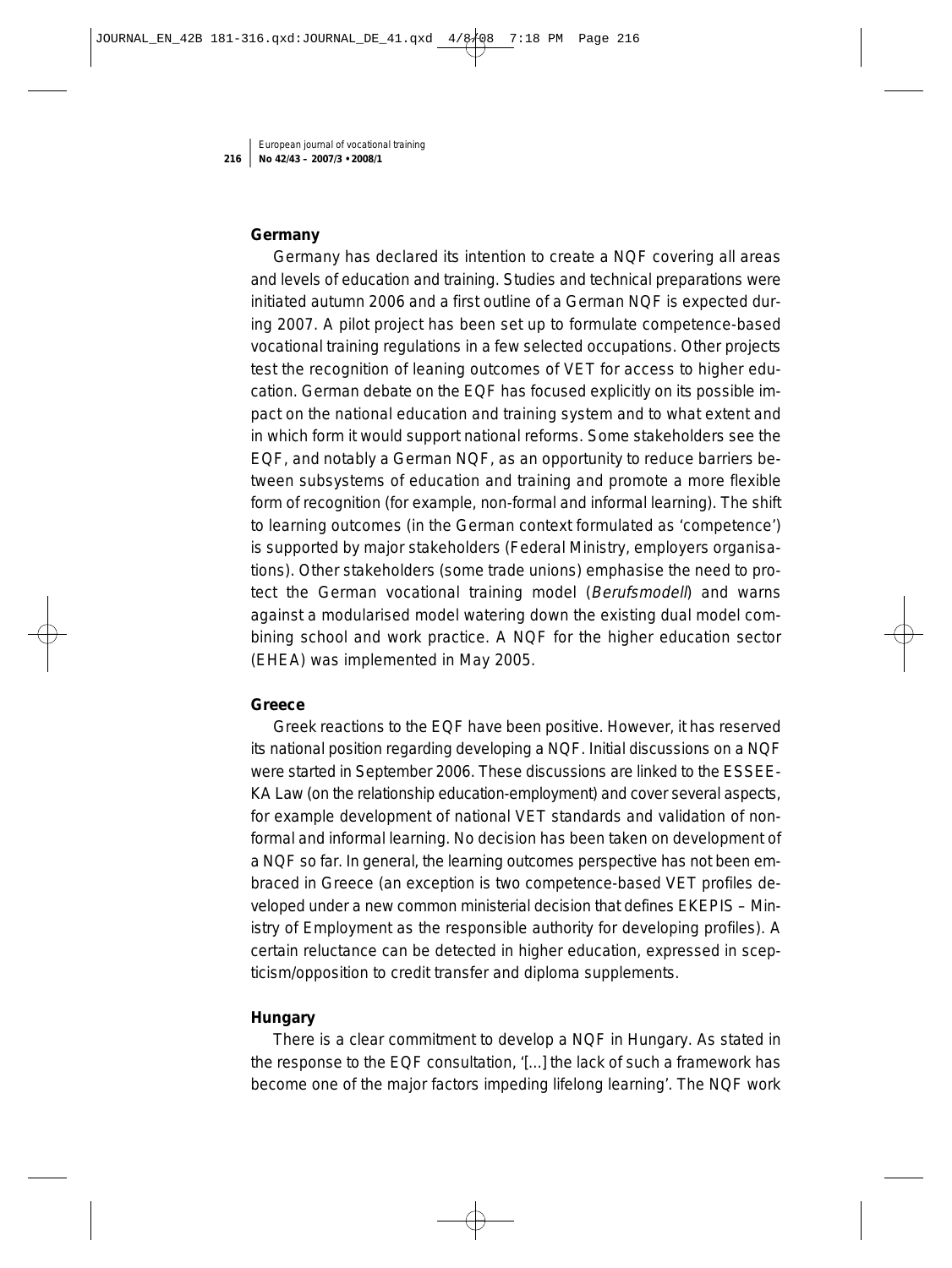is part of the national development plan 2007-13. An NQF is seen as necessary for strengthening political commitment and for increasing the efficiency of policy coordination at national level. Stakeholders see the need for a framework that promotes lifelong learning and a policy coordination tool that simplifies communication between education and training sectors and the labour market. Hungary has begun gathering information on the experiences of other countries with NQFs. The learning outcomes based approach is seen as a prerequisite for success. Reforms have already been carried out in segments of the education and training system, in particular in VET and adult education. Some reforms have also been carried out in general secondary education and higher education.

#### **Iceland**

Iceland has committed itself to developing a national qualifications framework for higher education (EHEA) but has yet to address the question of an overarching NQF. Iceland has made substantial progress on using learning outcomes in describing curricula. This applies in particular to VET and adult education but is increasingly influencing general and higher education. There is an ongoing restructuring of the upper secondary education system in Iceland, which aims to demonstrate the attractiveness of VET and bridge the gap between VET and academic studies at this level. It is also an Icelandic goal to increase participation in formal education and establish a system for validation of non-formal and informal learning. Establishing an NQF is being considered, but as yet no final proposals have been made.

#### **Ireland**

Ireland set up a national qualifications framework in 2003. The 10 levels of the Irish national framework capture all learning, from the initial stages to the most advanced; qualifications achieved in schools, further education and training and higher education and training are all included. Each level of the framework is based on nationally agreed standards of knowledge, skills and competence that are expressed as learning outcomes. In addition, each qualification included in the framework is quality assured, as is every provider delivering programmes that lead to qualifications. The current stage of development is described as one of deepening implementation where more consistent approaches to learning outcomes, credit transfer and recognition of non-formal learning are being pursued. Work on linking the Irish framework to the EQF will start in the near future.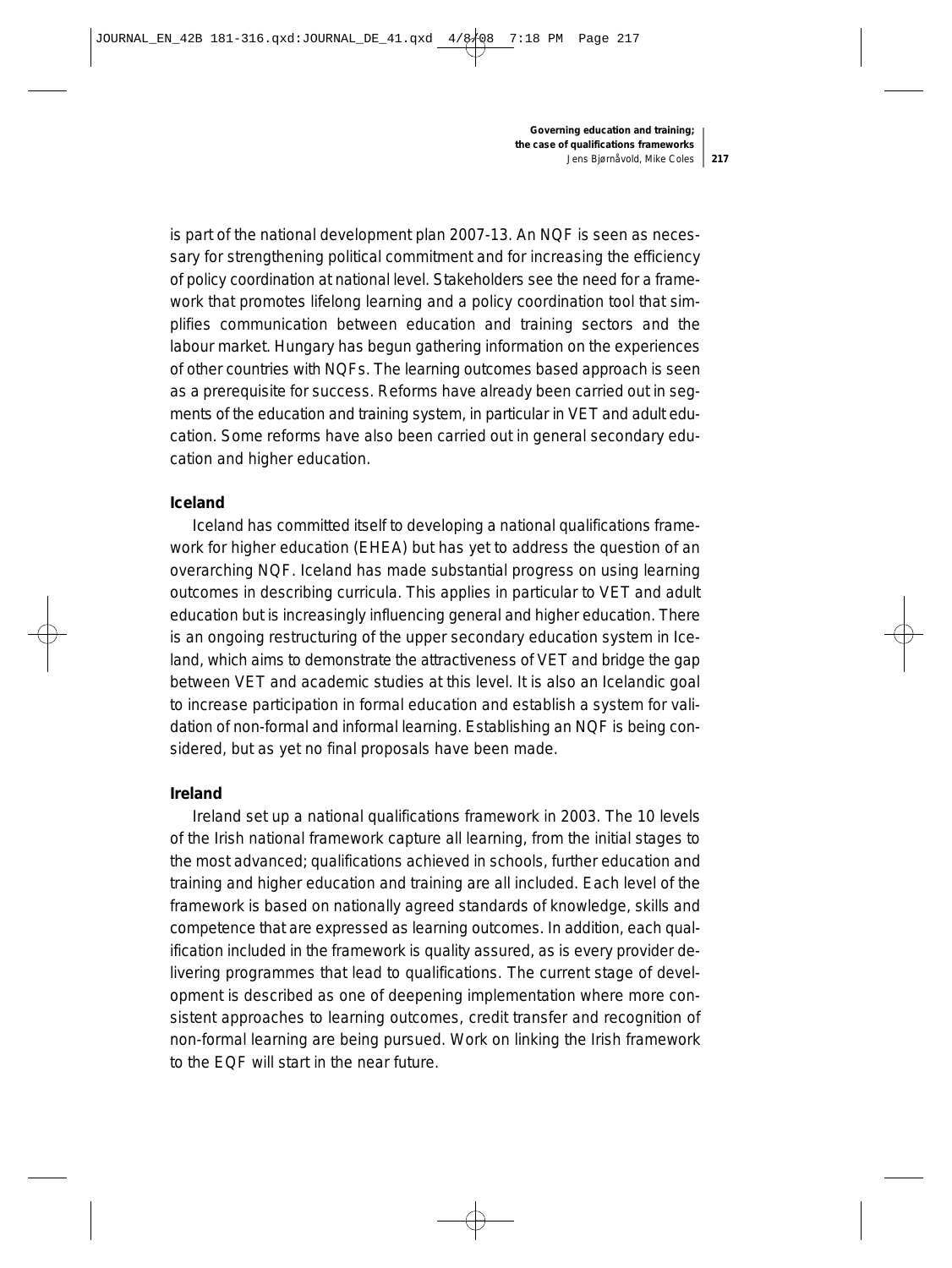#### **Italy**

An NQF is a widely shared priority and initial work has started. In September 2006 the Ministry of Labour presented a 'national table' that aimed to begin the process of defining and implementing a NQF. Stakeholders in such a framework would be, in addition to the Labour Ministry, the Ministry of Education, universities, regions and social partners. The aim will be to integrate the different titles, qualifications and diplomas delivered by these stakeholders (and employment services) into one framework. This framework may eventually lead to a definition of national criteria and methodologies improving the transparency and visibility of knowledge, skills and competences, irrespective of where they were acquired. Learning outcomes play an important role in this development, in particular VET and higher technical education have adopted this approach and other segments of the system are also working in this direction.

#### **Latvia**

Latvia will develop a NQF by building on the existing five-level structure in VET and the three-level structure for higher education. Work on a national framework for higher education – in the context of EHEA – has started and is covered by a draft law on higher education. The term learning outcomes is not widely used in Latvia. We can however observe growing emphasis on learning outcomes (and competences) in recent years, partly in developing a framework for higher education, partly in developing occupational standards (based on Ministerial Regulation February 2007). The link between Latvian qualifications levels and the EQF will be the responsibility of a tripartite committee working on a new law on vocational education and training.

#### **Lithuania**

Lithuania is currently developing an overarching eight-level national qualifications framework, based on competences/learning outcomes. The characteristics of the level descriptors will follow the pattern of the EQF. This framework of qualifications is the integral part of the national system of qualifications being designed at the moment. The qualifications system consists of the qualifications framework and the processes of designing, providing, evaluating and recognising qualifications. The project was started in 2006 and the plan is to finalise work by 2009 (a new law on qualifications will be issued to provide a basis for the framework and the NQF will also be covered by the new law on vocational education and training). The expert group responsible for developing the NQF included all relevant national stakeholders; edu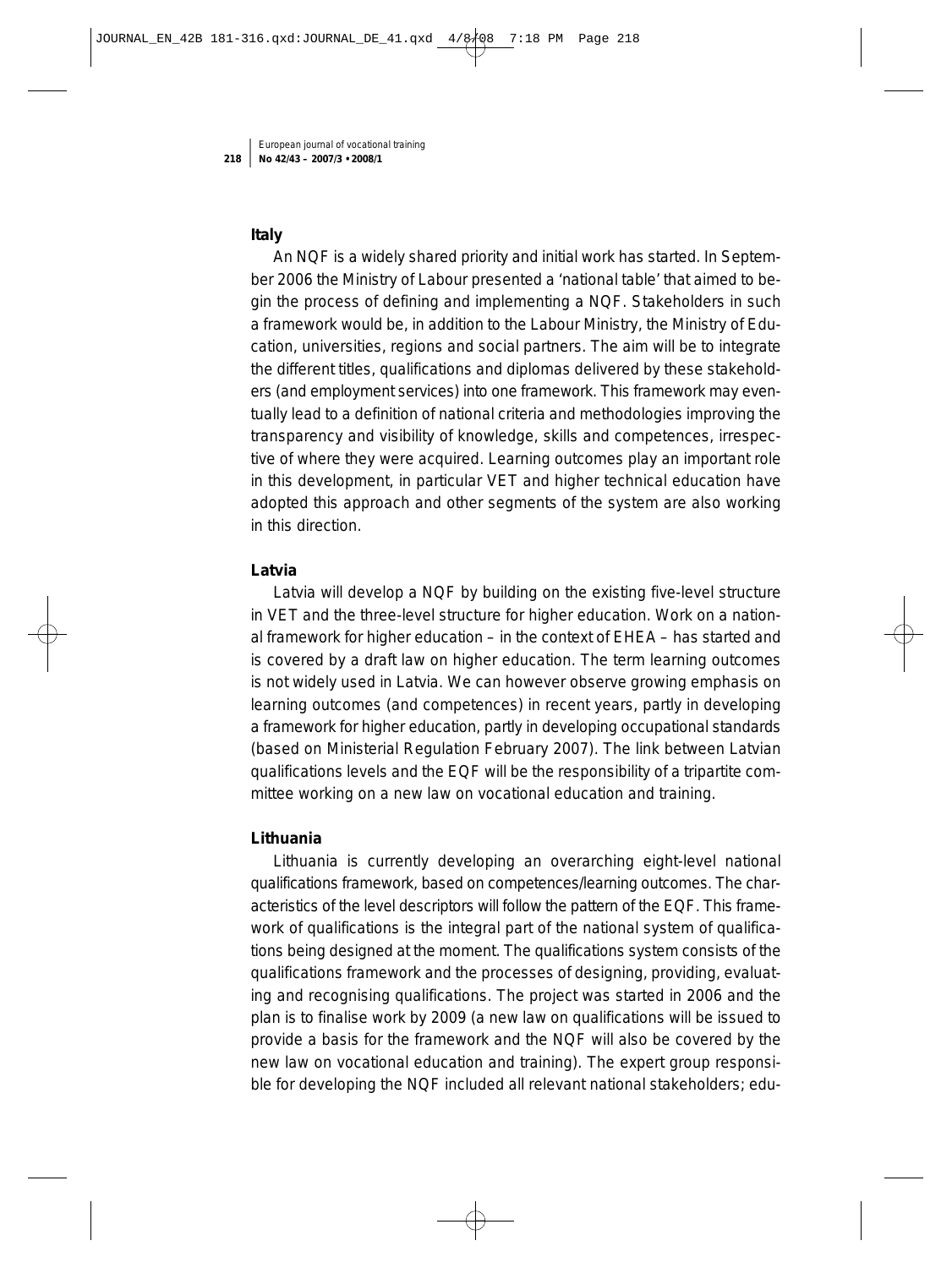cation and training providers (VET and HE), social partner organisations and representatives of research. An even broader set of stakeholders will comment on the expert group's proposal, involving universities, chambers, industry and trades, non-governmental organisations, etc. Implementation of the NQF, including establishing a link to the EQF, will involve the setting up of a national register of qualifications and a representative national coordination body. The university sector is rather reluctant towards the competence-based approach of the NQF and employers are worried that transparency of qualification levels may lead to increased migration of skilled people from Lithuania. There is also the challenge of implementation and development of the system of assessment and certification of informally and non-formally acquired competences and qualifications, as well as inclusion of sector qualifications.

#### **Luxembourg**

A working group, coordinated by the Ministry of Education, was set up in 2006 to prepare a NQF proposal to be submitted to relevant stakeholders during 2007. As Luxemburg is preparing a reform of the VET system focused on the learning outcomes approach, the group's work has been delayed. Discussion on the law proposal will bring some clarification to the link between the VET system and the labour market as well as learning outcomes. This will influence the results of the proposal for the NQF.

#### **Malta**

Basic elements of a NQF have been put in place by establishing a National Qualifications Council (legal notice 1 October 2005) and a proposal for preparing an eight-level framework. This proposal has been generally accepted by the main stakeholders (employers, trade unions, major public and private education and training providers) in a broad consultation process ending in April 2007. The learning outcomes approach is seen as fundamental to these developments. Many existing VET courses are already designed based on this approach and will be extended to other qualifications. In May 2007 four working documents on Malta's NQF were published. They will focus on the conceptual framework of Malta's NQF; a reform strategy for a VET system in a NQF; a quality assurance policy for a VET system and level descriptors for key competences at Levels 1, 2 and 3 of the NQF. Malta's NQF encompasses all levels of formal, informal and non-formal education and training.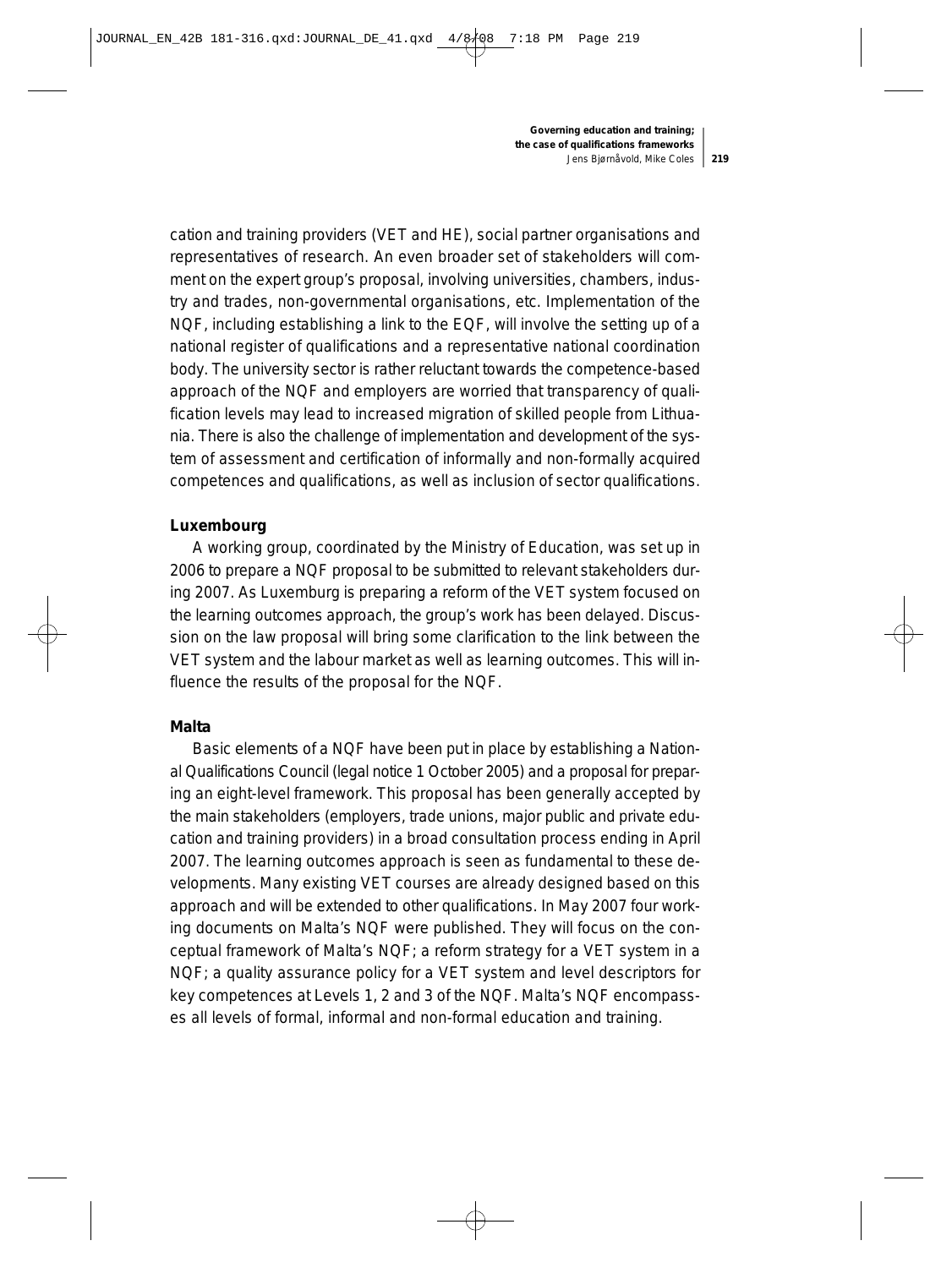#### **The Netherlands**

In e response to EQF consultation, the Netherlands will strengthen coordination between the different education and training subsystems and pursue a policy increasingly referring to learning outcomes. A national steering committee has been set up to consider a national qualifications framework and a proposal is expected within one year. Also the Dutch Education Committee, where all relevant stakeholders are represented, has produced a report on the impact of the EQF on the Dutch qualifications system and raised the question of a NQF. Focus on learning outcomes and validating non-formal and informal learning is strong in the Netherlands, in particular in VET and adult education and training, and may prove important for developing a NQF. On linking Dutch qualifications levels to the EQF, work will not start until formal adoption of the EQF has taken place.

#### **Norway**

In response to EQF consultation, Norway did not commit itself to developing a NQF. Emphasis was on developing and implementing a framework for higher education (related to the EHEA framework). It was however noted that the higher education framework would have to be compatible with a potential future, overarching framework. This position was further developed during 2006 with the setting up (June 2006) of a working group consisting of representatives of some main learning arenas (VET, HE, adult learning). This group has produced (October 2006) a preliminary report on a possible overarching NQF. The working group suggested developing a framework for part of the VET system and use experiences from this and other pilots before developing a framework for lifelong learning. The learning outcomes approach is fundamental to this work, and is extensively used in several segments of the education and training system, in particular in VET but also increasingly in higher education.

#### **Poland**

Poland is ready to develop an NQF but acknowledges that this would be a substantial development as such a framework would have to be built from scratch. Work will be linked to the operational programme human capital 2007-13, which started in 2006. In this programme a set of projects related to a NQF and the EQF will be carried out. The aim is to gather information and data on all qualifications (learning outcomes) in education, training, labour market and other sectors. The next step will be to arrange this information in a NQF. It is envisaged that this new framework will make it possible to introduce a mechanism for validating non-formal and informal learning.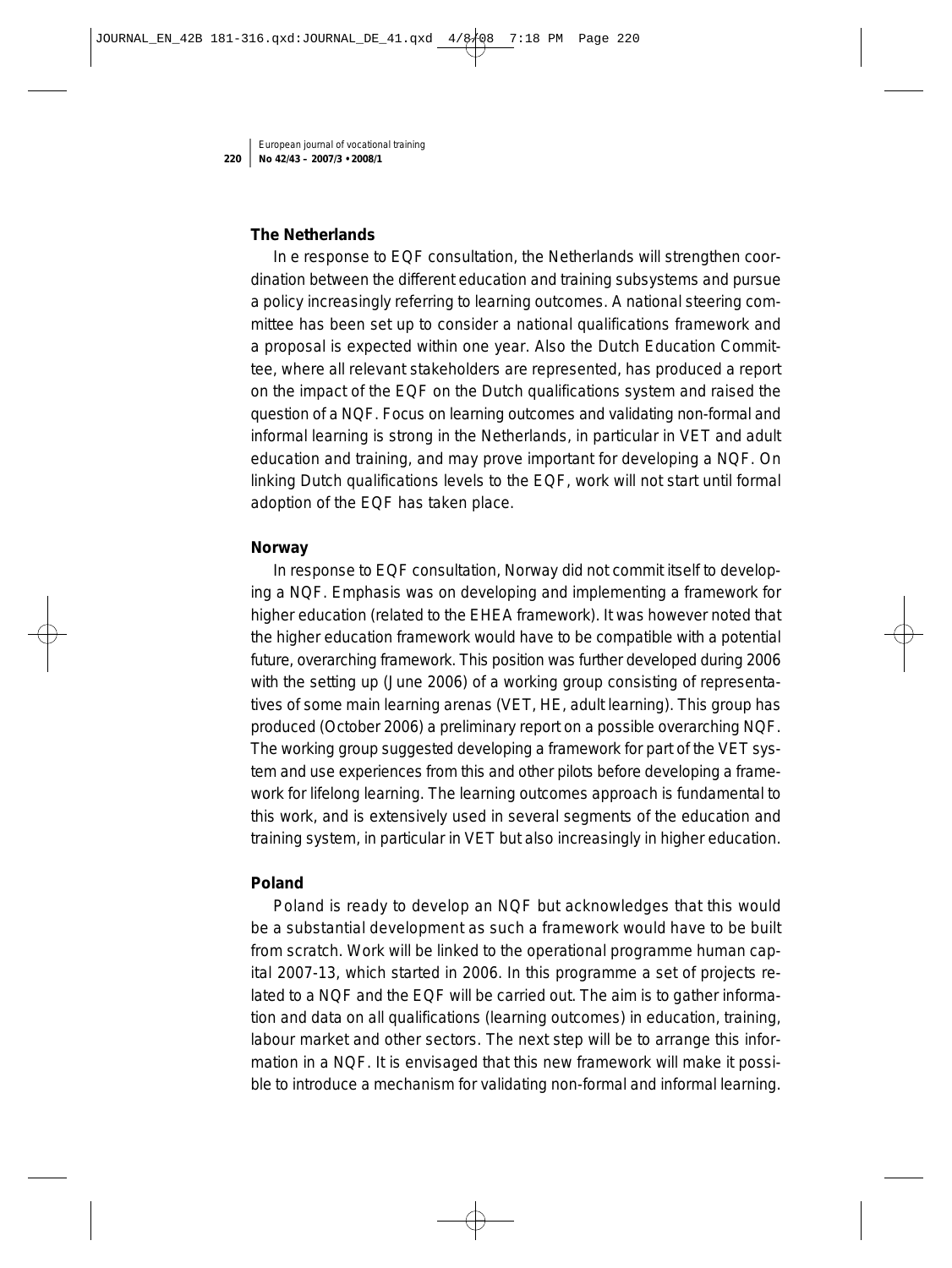#### **Portugal**

The Portuguese response to the EQF acknowledges the necessity of establishing a NQF. A decision on setting up a NQF was taken in 2006, the aim being to integrate and coordinate national qualifications subsystems and improve access, progression and quality of qualifications in relation to both the labour market and society in general. An agreement was signed between the government and the social partners in March 2007 agreeing on the following key elements to form part of the NQF: a national agency for qualifications under the responsibility of the Ministries of Education and Employment, a national catalogue of qualifications based on learning outcomes and, finally, further development of a system for recognition of non-formal and informal learning (taking forward the existing RVCC system). The validation system will refer to the qualifications standards in the national catalogue. The linking of Portuguese qualifications levels to the EQF is seen as fundamental and the overall development of a NQF is expected to take from three to five years.

#### **Romania**

Development of an overarching Romanian NQF has yet to be decided. If this happens, it will have to build on the national qualifications framework for VET recently agreed between government and the social partners. This framework introduces a five-level structure and gives priority to a learning outcomes approach which has been in development since 1995. A series of draft policy documents have already been elaborated, for example related to the nature and scope of standards (occupational standards and training standards). A system for validating non-formal learning has been developed in relation to the VET framework. The emerging three-level qualifications framework for higher education (EHEA related) will also have to be considered by an overarching NQF.

#### **Slovakia**

Positive steps have been taken towards developing a NQF. This framework will be based on eight levels and refer to learning outcomes. Slovakia estimates a time schedule of three to four years to develop this. The process is led by the Ministry of Education but involves other relevant stakeholders.

#### **Slovenia**

There is a positive attitude towards developing a NQF. In the EQF consultation response, it states 'the Slovene qualifications framework will have to clarify criteria for transferring between educational programmes, institutions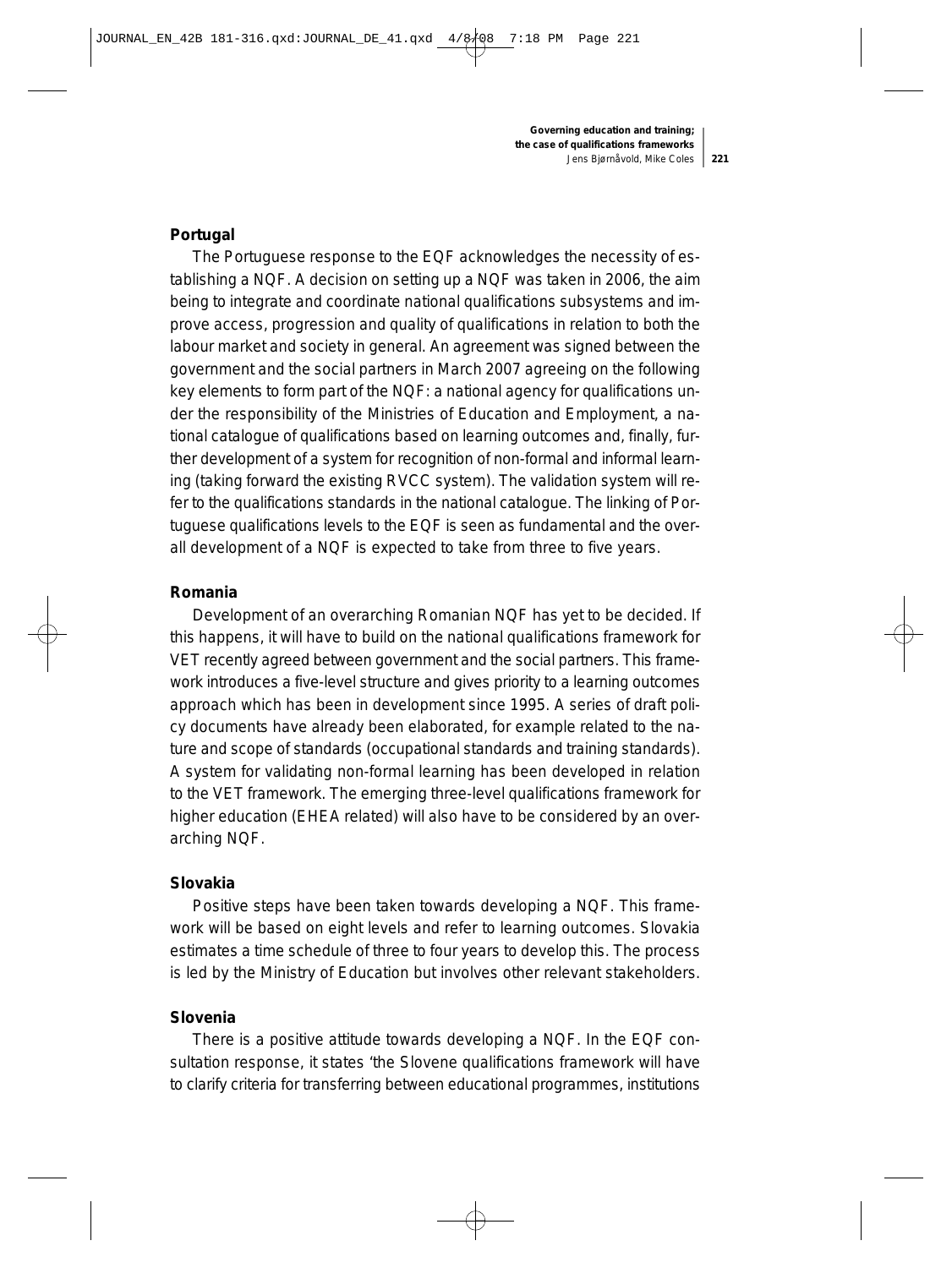and systems'. It is agreed that the learning outcomes approach is important for a future NQF. Redefining curricula according to a learning outcomes approach has been in progress since 2003, but work is facing some scepticism from general education. A first concrete step towards a NQF was taken in 2006 by adopting a national classification (repertoire) of qualifications. This classification is an important first step towards recognition of non-formal and informal learning. An eight-level NQF structure is proposed covering the main types of qualifications.

#### **Spain**

Spain has started on the road towards an overarching NQF. Currently, the national qualifications and vocational training system and the national catalogue of occupational qualifications provide instruments which can be used to create the basis of an NQF for VET. A qualifications framework for higher education is currently being developed (three levels, EHEA related) and will, as soon as it is completed, be linked to the remaining qualifications categories and levels, for example in VET where a five-level structure exists. This would result in an eight-level structure covering all Spanish qualifications. The legal basis for these developments has been established through the 2002 Law on Qualifications and Vocational Training and the 2006 Law on Education, both underlining the importance of recognising learning outcomes irrespective of how, when or where they were acquired. The standards that characterise the five VET levels have, in line with this, already been written in terms of learning outcomes and are defined considering professional competences demanded by employment sectors using criteria such as knowledge, initiative, autonomy, responsibility and complexity.

#### **Sweden**

No overarching NQF has been set up in Sweden and a political decision on linking qualifications levels to the EQF and a possible NQF is still pending. A working group has been set up in the Ministry of Education and Research to discuss and analyse different options and the objective of this group is to start a more in-depth analysis before the summer of 2007. This depends on political clarification and therefore no designs have been developed so far, although an international project is underway to explore how qualifications levels might be linked to the EQF without a formal NQF structure. A NQF for higher education is being established (EHEA related).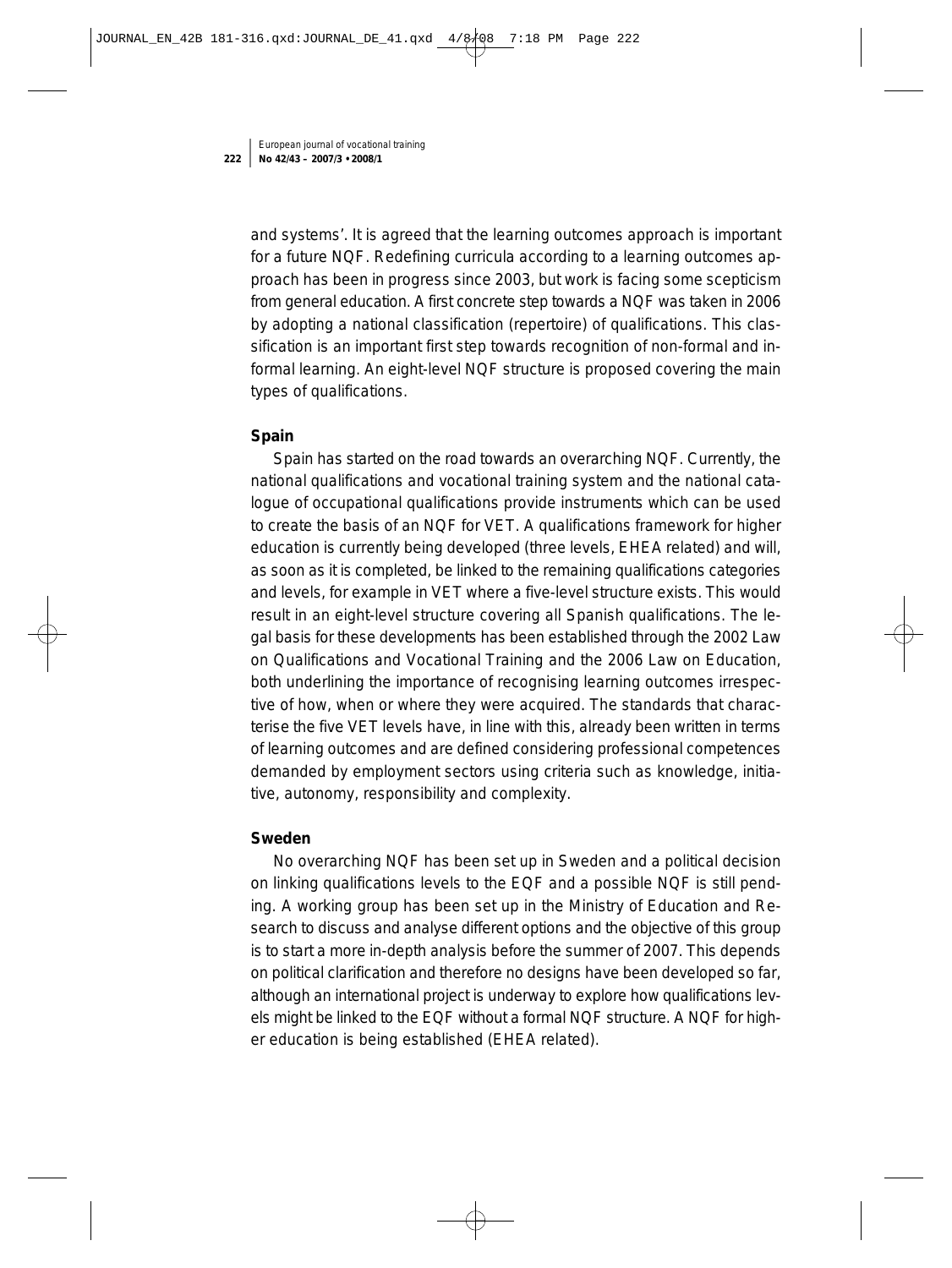#### **Turkey**

The main elements of a NQF are in place in Turkey and further developments will involve drawing the various elements together. Estimated time for development of the NQF is three to five years. Learning outcomes is seen as an essential part of development of a NQF, and much work has already been done in VET and HE. A national project is supporting development of a NQF, for example by introducing assessment and certification at all levels based on national standards. The NQF will consist of eight qualifications levels defined through learning outcomes and will cover general, vocational and higher education and training. A new Law on an Occupational Qualifications Institution was adopted on 21 September 2006 and will simplify preparation of a NQF.

#### **United Kingdom**

There are four national frameworks in the UK: (a) the national qualifications framework for England, Wales and Northern Ireland (NQF), (b) the Scottish credit and qualifications framework (SCQF), (c) the credit and qualifications framework for Wales (CQFW) and (d) the framework for higher education qualifications (FHEQ) in England, Wales and Northern Ireland. The NQF for England, Wales and Northern Ireland has been established since 2000 and covers all qualifications except those in higher education (the latter are accommodated in the FHEQ). The NQF has eight levels plus a lower level, entry level, aimed at easing access to the qualifications system. Since 2003, Wales has been developing a separate qualifications framework that has the capacity to accommodate credit accumulation and transfer and recognise all learning outcomes. Recently England, Wales and Northern Ireland have begun testing an eight-level (plus entry level) qualifications and credit framework designed to be fully operational in 2010. The Scottish credit and qualifications framework has existed for 20 years in various forms and has recently become a public company. It is an overarching framework made up of 12 levels. All the UK frameworks are based on learning outcomes.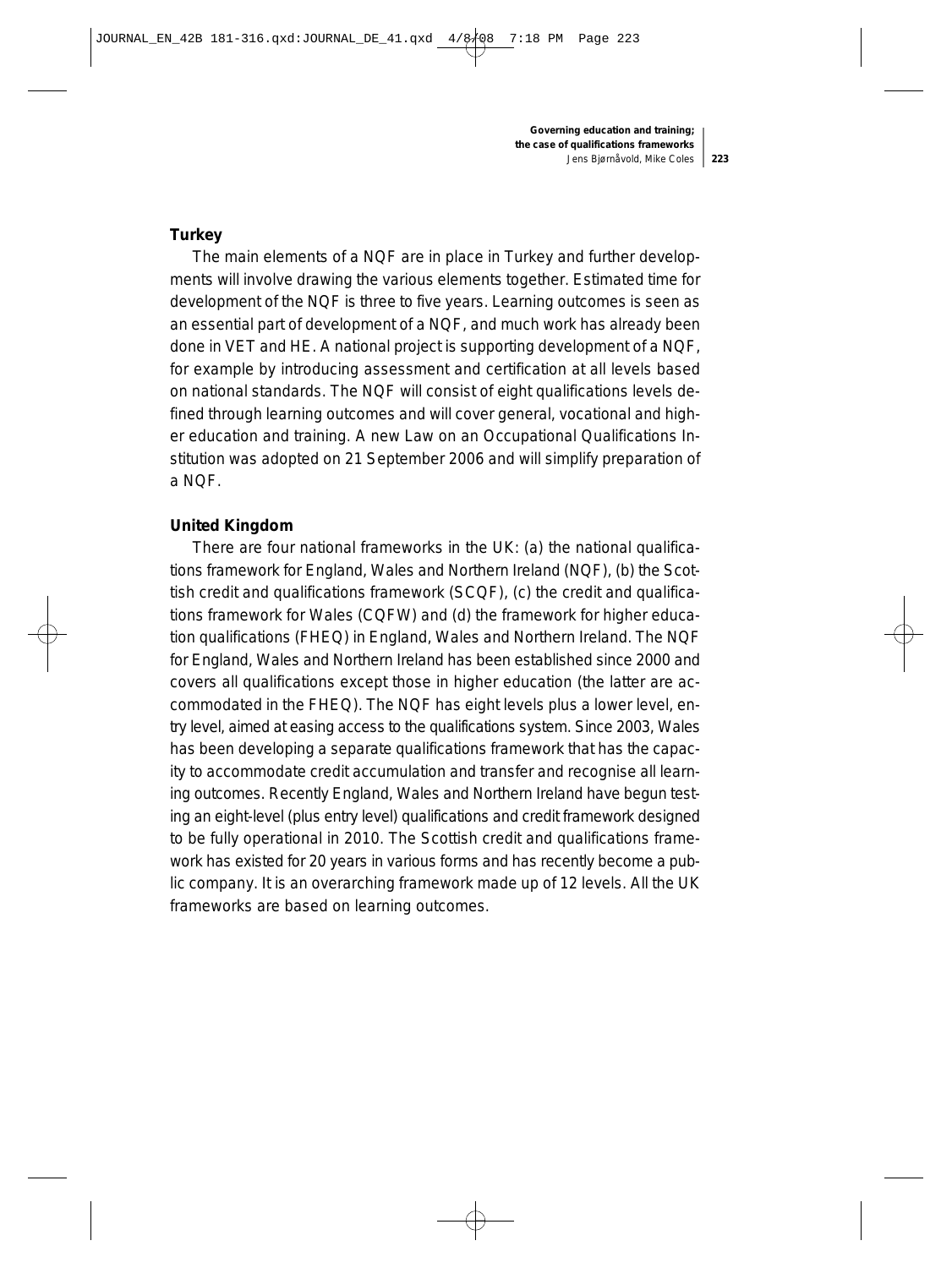# **NQF developments in the wider Europe; preaccession (7) countries following European developments**

All preaccession countries have started to work on NQFs; action plans to establish NQFs exist in most countries, however these do not reveal a pattern for what kind of NQF is planned in these countries. Development of the labour market is a key driver that leads to pressure to develop qualifications frameworks for VET and to recognise the skills of adults without formal qualifications. Together with Bologna developments (all these countries engage with the Bologna process) this has often led to development of two qualifications frameworks (for VET and HE) in each country.

Validating non-formal and informal learning is a long-term goal for most of these countries, and most do not have alternative pathways to the same qualifications level. Therefore recognising lifelong learning through the qualifications system remains some way off.

VET reforms in most countries have seen experimentation with outcomebased approaches and, with the influence of the EQF, it is possible to see focus on learning outcomes in developing NQFs. The EQF and the Bologna process are important drivers of change in all countries, and NQFs are being developed to align qualifications systems to the EQF.

## **Summarising current trends**

The evidence presented above documents that the EQF and NQF concepts influence the policy formulation processes in many countries. How this eventually will influence and change individual citizens' education, training and learning is still, in most cases, too early to assess. It may be argued, however, that development and implementation of NQFs in Ireland, France and the UK has increased transparency and simplified access, transfer and progression.

The review of progress towards NQFs illustrates that relatively few countries – Ireland, France, Malta and the UK (England, Scotland and Wales) – have actually adopted and/or implemented NQFs. All these frameworks, apart from Malta, were developed prior to launching the EQF and are therefore initiatives responding primarily to national policy agendas. The remaining countries can be divided into three main groups  $(^{8})$ :

<sup>(7)</sup> Preaccession countries are: Croatia, former Yugoslav Republic of Macedonia and Turkey (candidate countries), and Albania, Bosnia and Herzegovina, Kosovo, Montenegro, Serbia (precandidate countries).

<sup>(8)</sup> This summary is based on the situation in April 2007.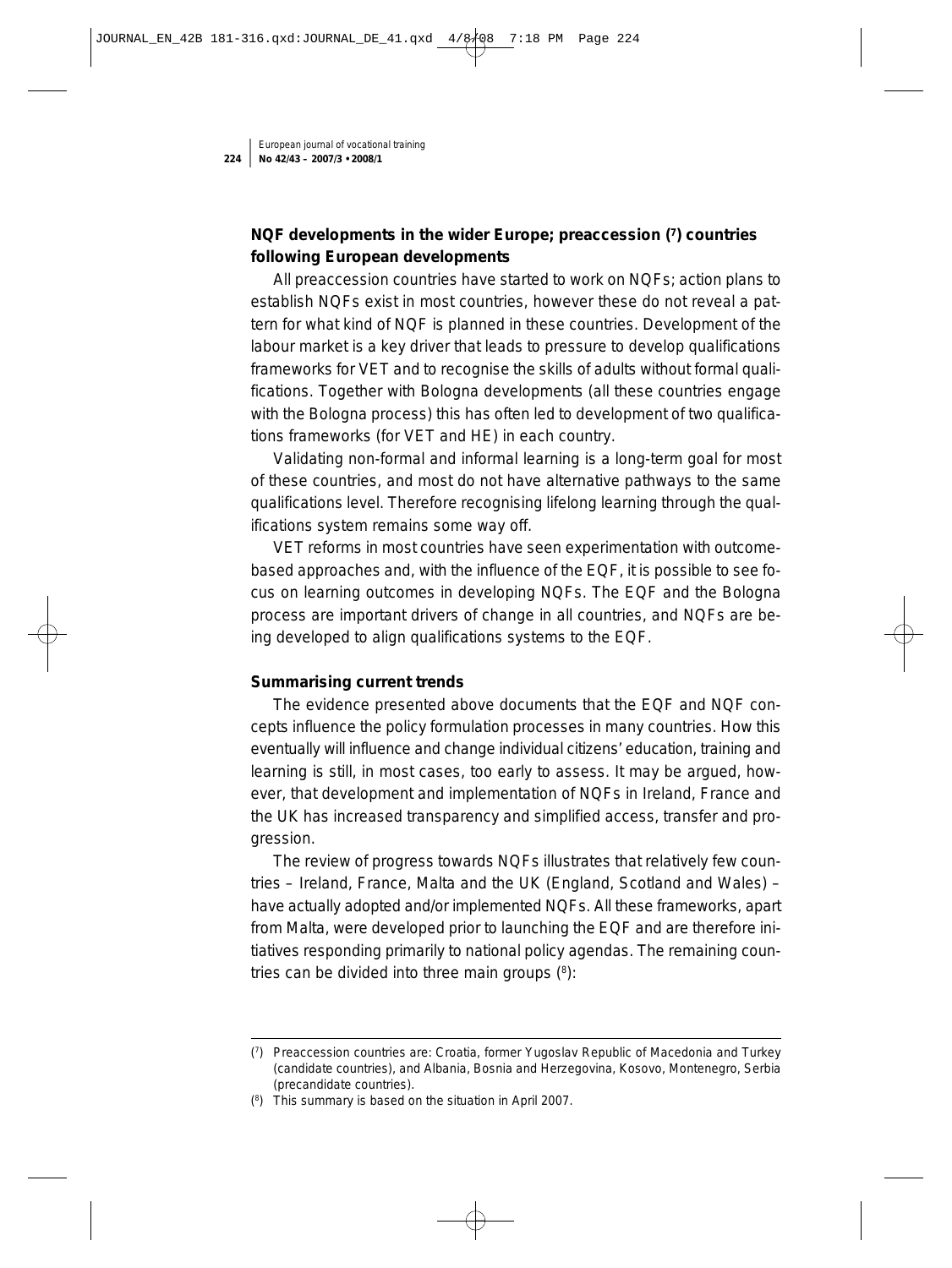- the first group (Austria, Belgium, Bulgaria, Croatia, the Czech Republic, Hungary, Italy, Latvia, Portugal, Slovakia, Slovenia and Turkey) are those countries having committed themselves, politically and/or legally, to developing an overarching NQF explicitly linking into the EQF;
- the second group (Denmark, Estonia, Germany, Lithuania, Luxembourg, the Netherlands, Norway, Poland, Romania and Sweden) are those countries where preparation for a NQF is under way but where a formal commitment has yet to be made. This second group covers countries at different stages of development, from those at an early reflection stage to those close to final commitment and implementation;
- the third group (Cyprus, Finland, Greece and Iceland) are countries who are either sceptical to developing an overarching NQF or where no preparations have been made so far.

The learning outcomes approach seems, irrespective of the position towards an overarching NQF, to be widely accepted. Several countries giving low priority to developing a NQF may thus be well prepared to relate their qualifications to the EQF – Finland is a good example. This focus on learning outcomes, sometimes expressed as a competence-based approach, is closely linked to the need to increase transparency and accountability of qualifications. These are critical conditions for transferring and combining learning outcomes from different settings and may be seen as necessary for achieving more, better and more equitably distributed lifelong learning. It is also worth noting that while the learning outcomes approach is firmly embedded in vocational education and training, this is less so in general and higher education. Further, it is worth noting that a significant number of countries want to develop their NQFs according to an eight-level structure. This may, in some cases, be seen as an effort to bring national frameworks as close up to the EQF structure as possible.

Given the significant NQF developments presented above, it is likely that launching the EQF has contributed significantly to these developments.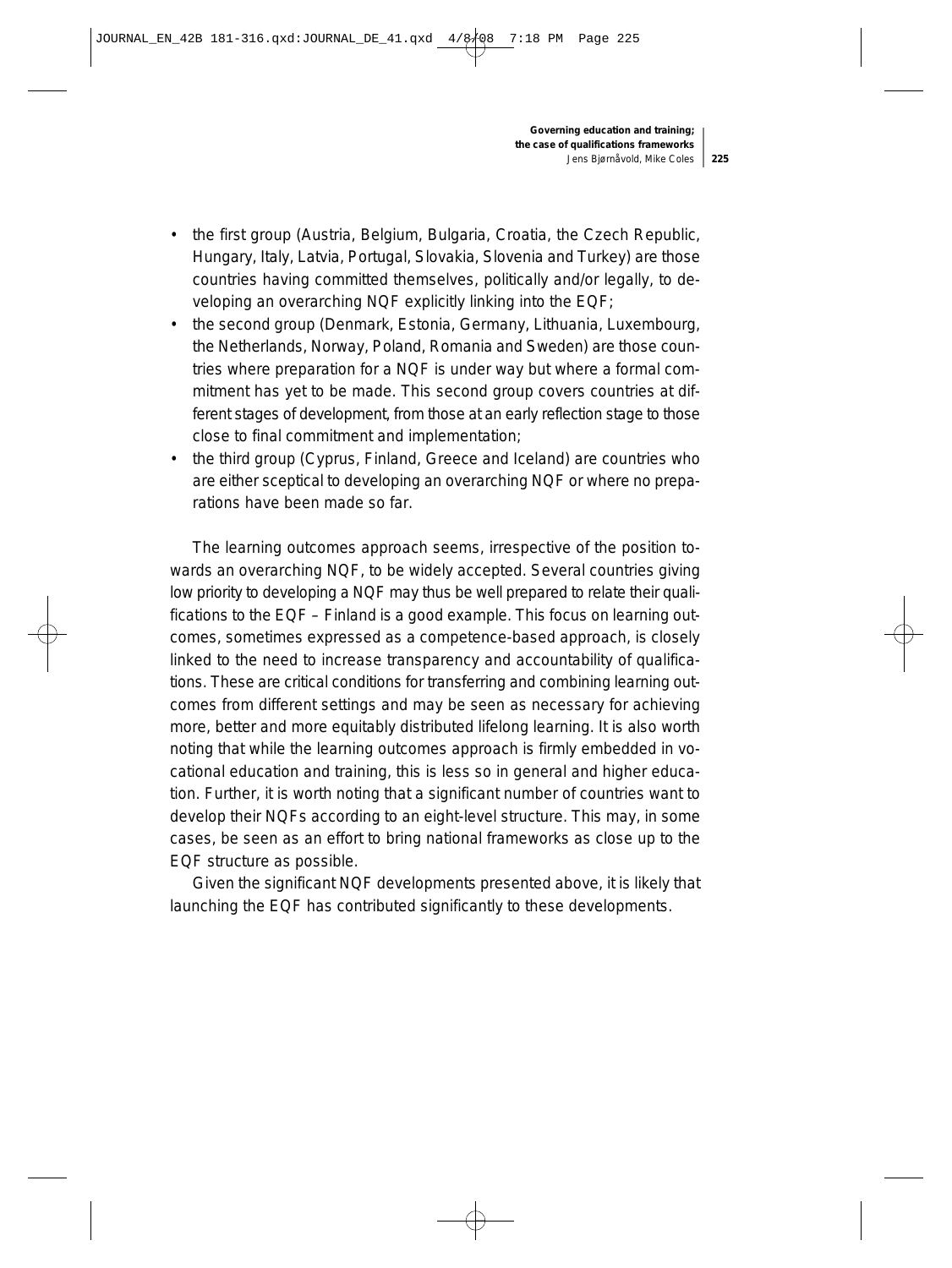# Push and pull – main lessons in terms of governance

Many European policy initiatives in education and training – following the 2000 Lisbon Declaration  $(9)$  – have been criticised for having limited impact on national policies and practices. The evidence above seems to show the EQF is different and has created a strong pull effect for formulating national frameworks. But as already indicated, development of NQFs cannot exclusively be explained by emergence of the EQF. There is a strong push from within countries and framework development is closely linked to national reform agendas. Where NQFs already exist it is possible to identify the issues that have led to their creation. This combination of European pull and national push provides us with an interesting picture of how contemporary education and training systems are governed.

#### **Pursuing a European agenda; the open method of coordination**

Development of the EQF and corresponding NQFs should be seen in relation to the changes in political climate triggered by the 2000 Lisbon declaration. This declaration represents a watershed in European education and training policies. Before 2000 the situation can be described as one of reluctance towards European cooperation. Member States emphasised, with reference to the EU treaty (10), the need to resist efforts to 'harmonise and standardise' education and training. The main question was thus whether policies should be coordinated – not how they could be coordinated. Cooperation through programmes such as Socrates and Leonardo da Vinci were accepted, initiatives going beyond this treated with scepticism. This perspective changed significantly following Lisbon. A range of initiatives have addressed how to define and pursue a common European education and training strategy – the most important being the 2001 communication on lifelong learning, the 2001 objectives process, the 2002 Copenhagen process and, eventually from 2004, Education and training 2010. Without this shift in attitude and these initiatives, current EQF/NQF developments would be unlikely.

Several authors have looked into the emergence of this shift (Corbett, 2005; Laffan and Shaw, 2005). Gornitzka (2006) has described these developments as creation of 'a novel political space' reflecting the limitations of a strictly national policy approach. The European level, she states, has surfaced as a separate governance level introducing an increasingly important European dimen-

<sup>(9) &</sup>quot;[...] develop the most competitive, knowledge-based society in the world".

<sup>(10)</sup> Articles 149 and 150.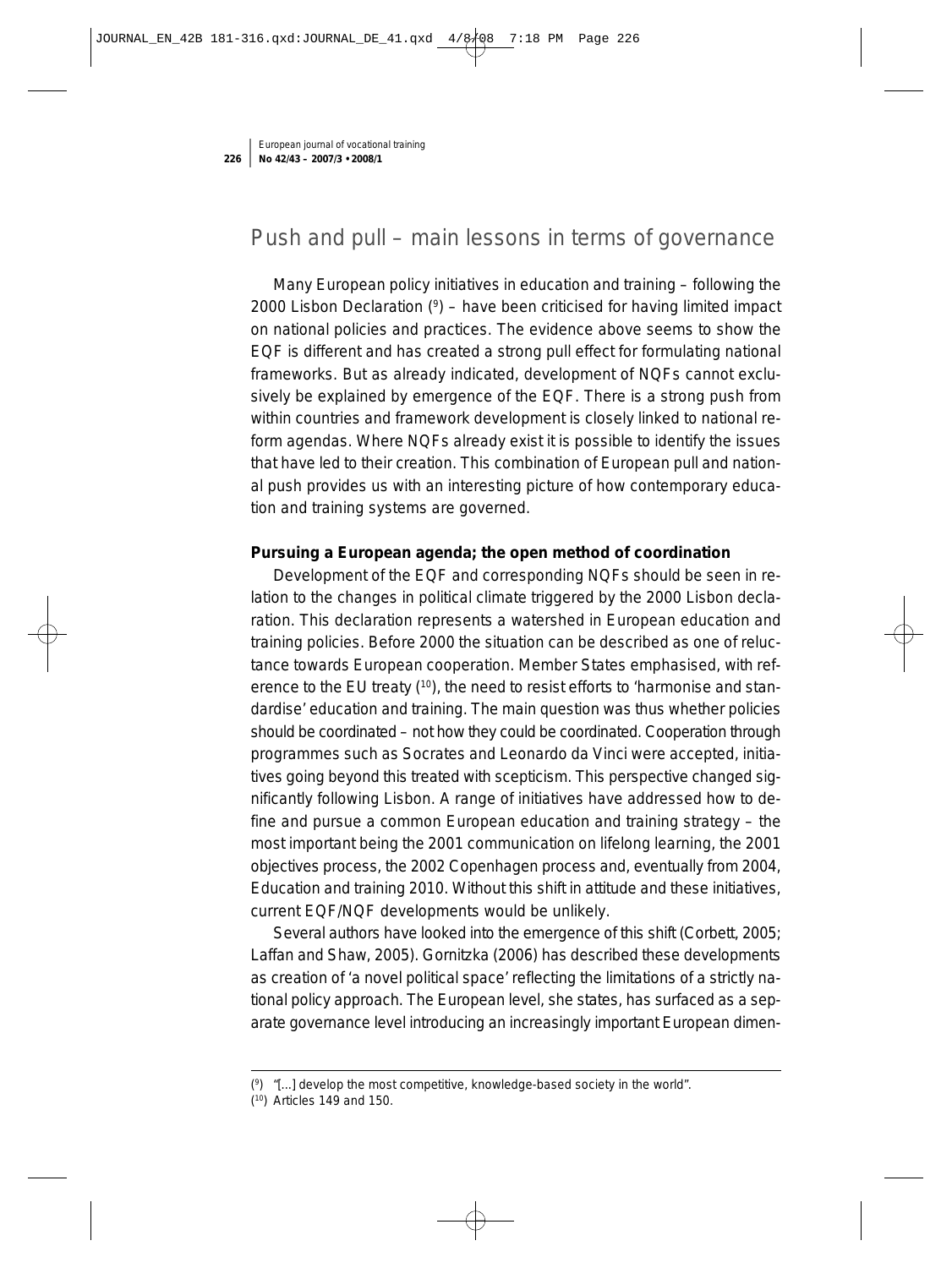sion. This applies in particular to vocational education and training (the Copenhagen process) and higher education (the Bologna process). A significant feature of European developments is use of the open method of coordination (OMC). Originally developed in the field of employment, this method is used in areas where 'hard law' is excluded and where voluntary policy cooperation has to be pursued. Development of the EQF, which is a voluntary initiative, is based on this open method of coordination. An EQF cannot be implemented based on top-down legal measures but has to build on common trust and recognition of overall usefulness and functionality. OMC is normally described according to four main features (Gornitzka, ibid.). It consists of:

- identifying and defining common goals;
- establishing indicators and/or benchmarks for assessing progress towards goals;
- translating common objectives into national and regional policies considering the particular conditions at these levels;
- periodic monitoring.

Developing the EQF is following this scheme. The ongoing political process is focused on the need to identify and define common goals and functions. The positive feedback from the 2005 consultation process provided a basis for further development as countries gave clear signals on the main objectives to be pursued. One objective was developing NQFs (or referencing qualification levels to EQF descriptors); another was increasing the focus on learning outcomes. Both objectives provide benchmarks for measuring progress. The previous section of this paper is a stocktake of progress towards these objectives. The proposal to establish national coordination centres (see the EQF recommendation) to oversee referencing of national qualifications systems to the EQF is a means of monitoring developments in transparency and coordination of European qualifications systems.

Developing NQFs responds to the need to translate these objectives into national and regional policies, considering the country context. This is generally the most critical point in European policy developments and where the threshold of success or failure is most obvious. The following points may explain why the EQF seems to be successful in moving from European level policy formulation to national level implementation.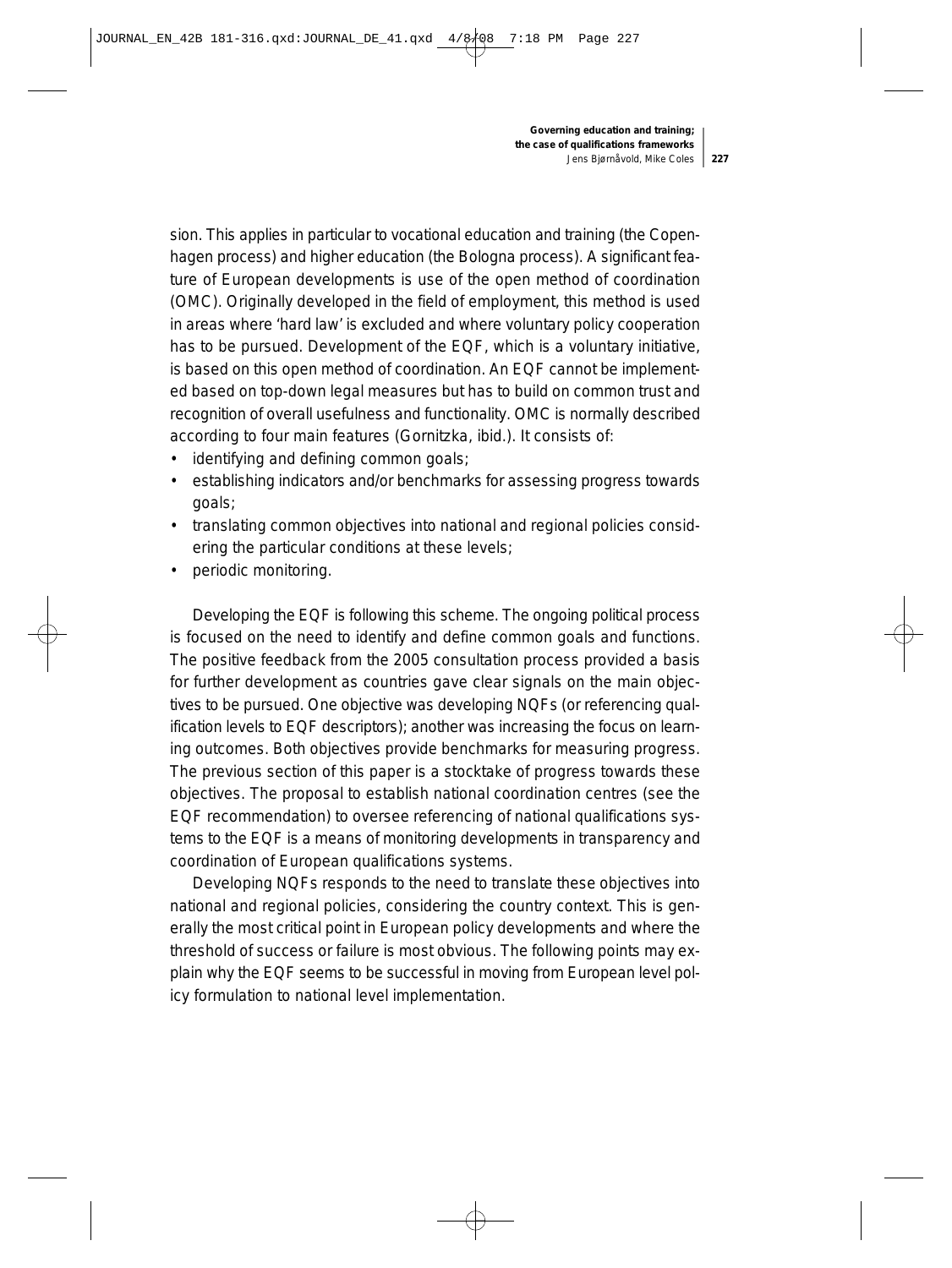#### *Structuring the focus and agenda setting*

Academic literature on OMC points to structuring focus and agenda setting as a potentially important mechanism for coordination. This may be seen as part of a process leading to the convergence of ideas (Dehousse, 2002; Radaellei, 2004). Several factors may influence this structuring of focus; main examples are regular reporting, monitoring, defining tasks (for example, launching the EQF consultation) and setting deadlines (for example, the end of 2005 as for the EQF).

Launching the EQF consultation in 2005 had a direct impact on national education and training policy agendas. Most countries identified the EQF as a key policy initiative and organised systematic national consultation processes. Since the EQF was defined as a meta-framework, covering all levels and segments of education and training, a wide range of stakeholders were involved. The challenge 'to speak with one voice' required dialogue between stakeholders not normally speaking to one another. In many countries (for example Austria), this was summarised as a positive effect of consultation that contributed to greater coordination. The deadline set for consultation was contested by some Member States that claimed there would be no time for proper involvement of stakeholders. Based on experiences and responses it may be argued that the limited available time (six months) successfully focused attention and left no time for discussions to drift and become weak and inconclusive.

A potential problem for the EQF (as well as for other initiatives) is how to sustain the political momentum over time. The risk is that attention – and the ability to influence national agendas – will be lost as soon as the highly visible, formal process is finished.

#### *Peer pressure*

The open method of coordination has been described as potentially representing a podium where badges of honour and shame are awarded (Gornitzka, op.cit.). The normative pressure stemming from a desire to look good or fear of being embarrassed may be seen as a potential coordination mechanism (Gornitzka, op.cit.). Normally this naming and shaming function has been linked to developing and agreeing quantitative indicators. This is obviously not the case for EQF where the performance of countries must be assessed according to more complex and ambiguous references.

However, presentation of the results from the EQF consultation process (February 2006) triggered a certain amount of peer pressure. Publishing and comparing responses made it clear that while countries are moving at different speeds, most countries are in favour of setting up NQFs. Somewhat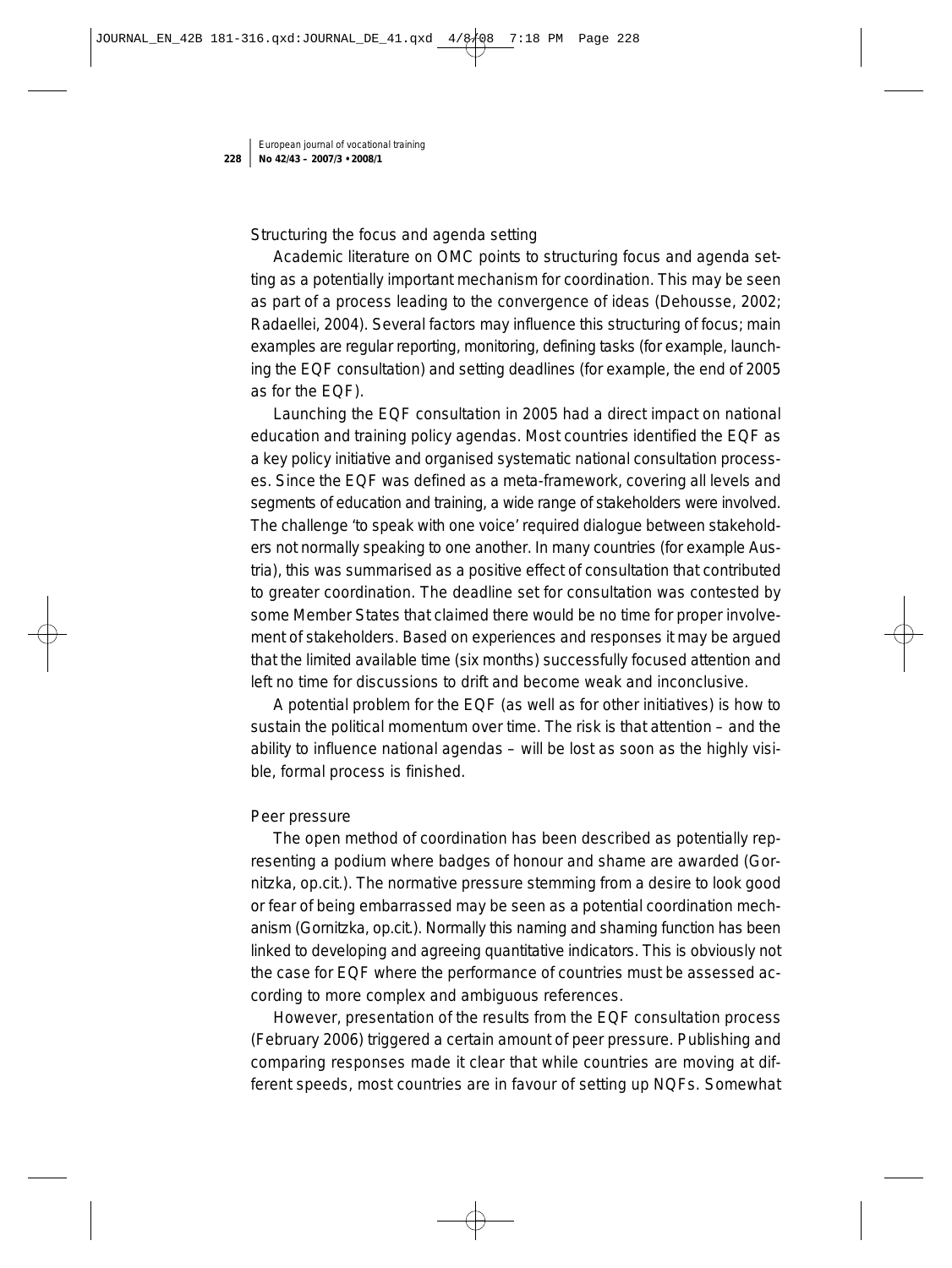taken by surprise, several countries adjusted their original messages to become more positive and in some cases decided to change direction and speed at national level (for example Norway). Attention was also given to challenging the extent of progress in NQF development claimed by some countries.

Coordination of the framework will take place through a European advisory body. This body will consist of national stakeholders from national coordination centres functioning as a group of peers. The future success of the EQF will heavily depend on the ability of this group, supported by the Commission, to exert peer pressure to maintain the quality of link between national qualifications systems. While this is not an explicit and official objective, insistence on transparency and publishing results as core principles for coordination points in this direction.

#### *Common learning*

Another core aspect of the OMC is common learning or peer learning. The process makes it possible for national level stakeholders to be informed about developments in other countries. It draws on discourse of policy learning that is a strong practical concept for looking outwards while retaining a premium value on the national context (ETF, 2004). Potentially the OMC promises to establish 'institutionalised learning capabilities' (Olsen and Peters, 1996, p. 13-14). In principle there is a strong conviction in the OMC that despite different traditions and lack of legal means, Member States do learn from one another and improve their policies for reaching common goals (Gornitzka, op.cit.). This perspective is firmly integrated in Education and training 2010 (European Commission, 2006a) and further developed through launching peer learning activities since 2005.

Developing NQFs – and adopting a learning outcomes-based approach – can be seen as an example of extensive common learning in and beyond Europe. OECD work on this topic has played an important role (OECD, 2007), first by organising systematic comparative research, but also by bringing together regularly key persons from different countries. In some cases we can observe that development of NQFs (for example the Czech Republic) is directly influenced by OECD work. The research initiated by Cedefop in 2003 (Cedefop, Coles and Oates, 2004) on reference level descriptors (11) has provided a strong basis for comparison of national approaches in this field. This compilation of qualitative data, by the OECD, Cedefop and others, has established a sound basis for common learning and has proactively supported

<sup>(11)</sup> Undertaken in relation to the technical working group established by the European Commission on a credit transfer system for VET (ECVET).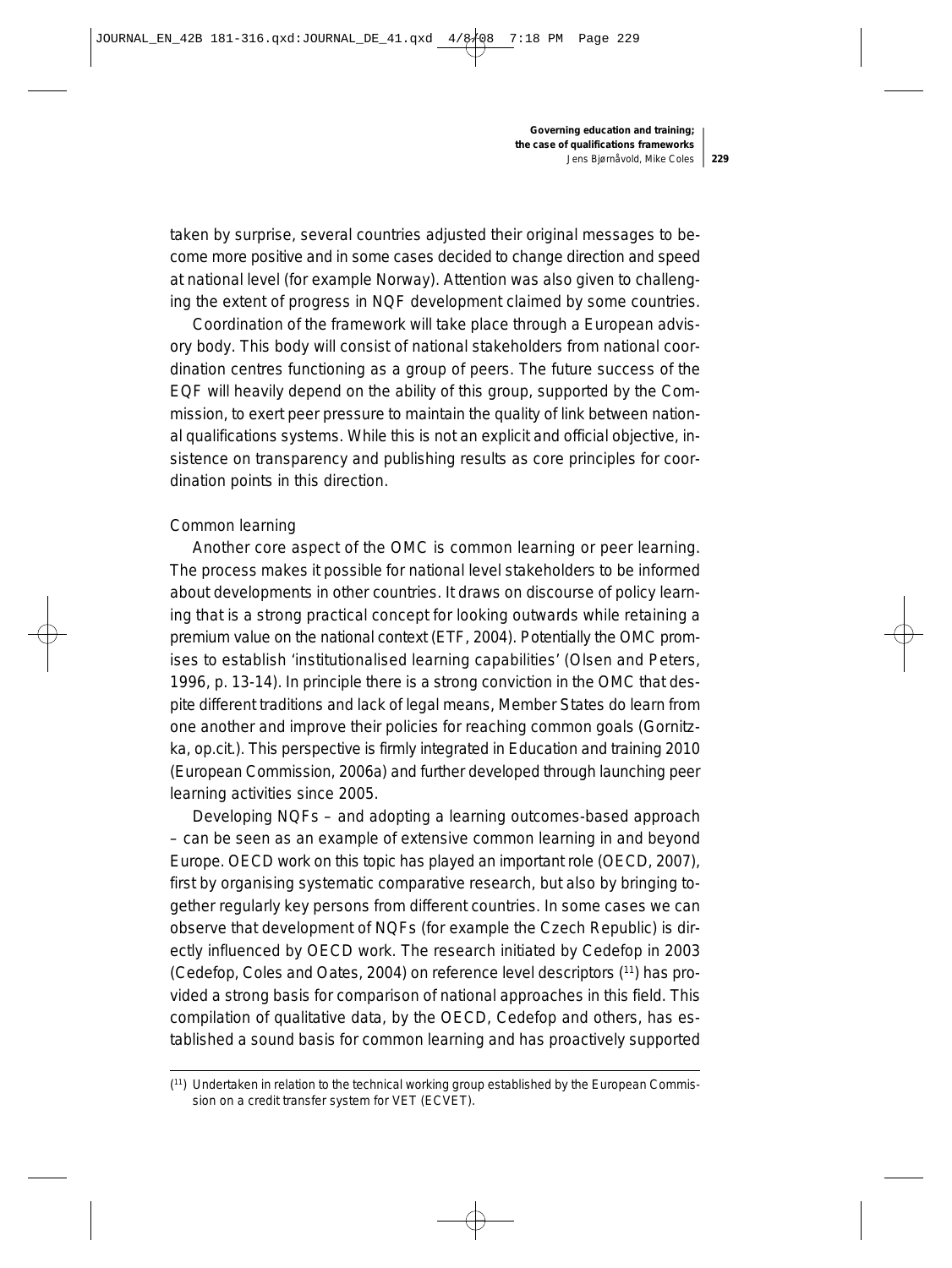both European and international policy developments. In Cologne in 2004 and in Moscow in 2006, conferences were organised on qualifications frameworks by G7 and G8 summits.

#### *Limitations of the OMC*

The EQF case demonstrates clearly that a novel European space has been established in education and training. The ability to set the political agenda, the impact of peer pressure and common learning are real factors that go some way to explaining the rapid developments in recent years.

The discussion also illustrates some of the weaknesses and limitations of the approach. Lack of legal or economic sanctions/rewards makes it challenging to maintain the political momentum over time. Exchange of expertise and joint research will be needed to influence national agendas, which is necessary to ensure continuity and cohesion at European level.

#### **Pursuing a national reform agenda**

While the number of countries proposing a NQF suggests the 'pull' of the EQF for formulating NQFs is a strong one, the pace of development suggests there is also a strong 'push' from within countries. NQF development is likely to support a range of national reform programmes. Where NQFs already exist, it is possible to identify the issues that have led to their development. Most common is a modernisation agenda, especially for VET but also for general qualifications often perceived not to meet the needs of users. High on the reform agenda is institutional reform prompted by inflexibility of the education and training system to produce relevant programmes of learning. Links between VET and general qualifications are not as strong as some countries would like and low public esteem for VET qualifications is also a problem. Another issue is the detachment of social partners, especially employers, from the qualifications system, particularly in skills needs analysis. The role of qualifications systems in promoting lifelong learning (OECD, 2006) investigated the pressures on national policy-makers to develop qualifications systems. While the kind of international pressure (or pull) was one of these, others were identified, notably demographic pressures associated with low population growth and immigration flows; social and cultural pressures are increasing to broaden current provision of education to include such aspects as values, behaviour and citizenship. There is pressure to develop more flexible vocational education and training systems for people in disadvantaged situations as a means of improving social inclusion through education and, subsequently, work. Pressure from technological change brings with it a need for improved training and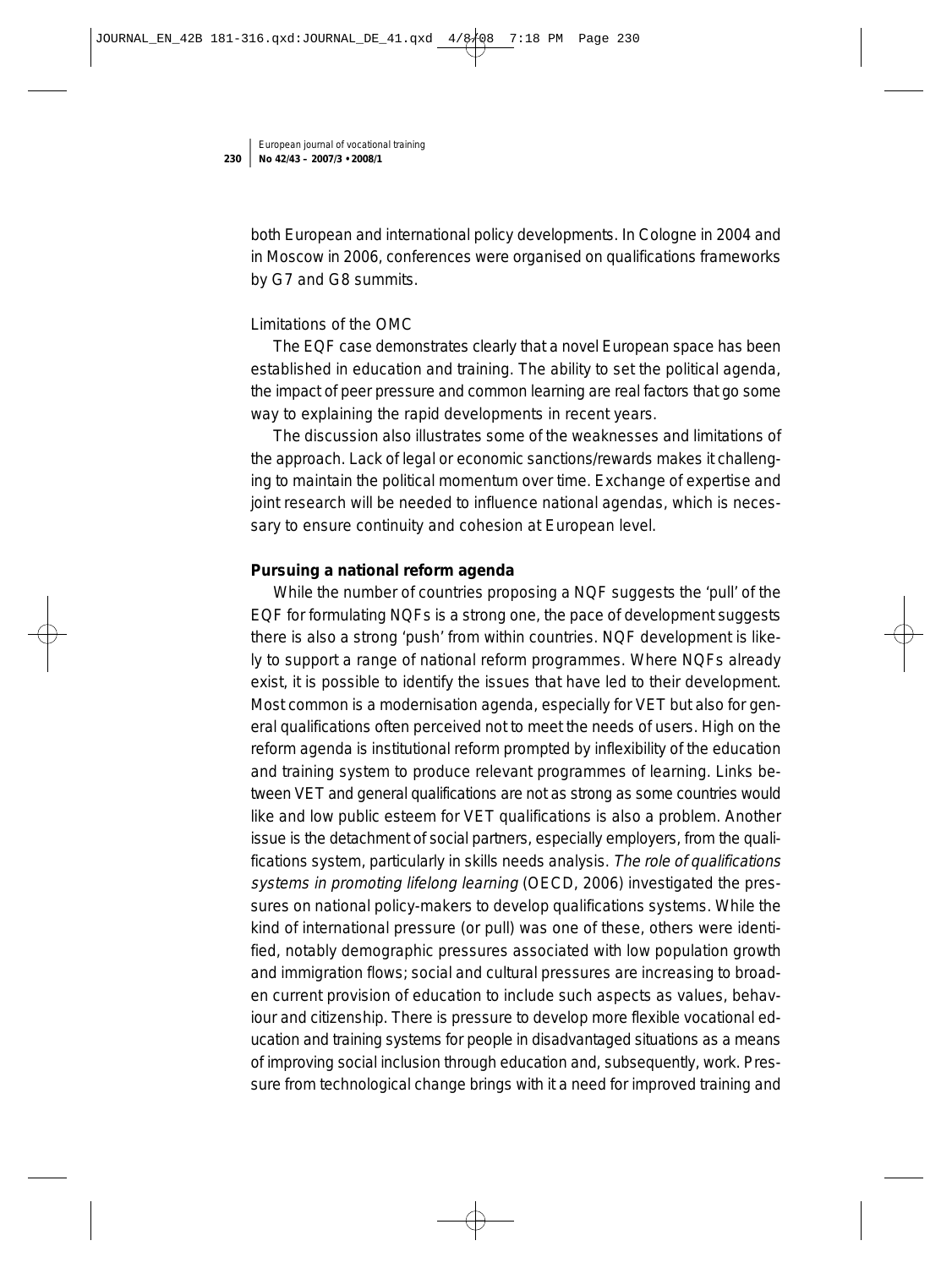retraining in using new technologies. Qualifications systems must allow for recognition of new knowledge, skills and wider competences. These pressures stemmed from the call for qualifications systems to be more demand-led and therefore user-oriented in structure, presentation, management and functioning. In response to these pressures countries wanted the qualifications system to:

- increase flexibility and responsiveness;
- motivate young people to learn;
- link education and work;
- promote open access to qualifications;
- diversify assessment processes;
- make qualifications progressive;
- make the qualifications system transparent;
- review funding and increase efficiency;
- improve system management.

It is clear there is an agenda for change that is national in nature and responds to different pressures than those arising from the OMC and EQF. NQFs can be used as part of the reform strategy to address pressures to modernise education and training provision as well as qualifications systems, in a review of NQFs around the world (Coles, 2006) a series of wider reforms are linked to policies for NQF development.

Introducing NQFs based on learning outcomes alters the point of equilibrium of governance in education and training systems. Additionally we propose there are general shifts of position of the key actors where consumers of qualifications, mainly individuals and businesses, are likely to be empowered at the cost of providers. It is clear that learning programmes and qualifications based on inputs, such as teaching programmes and course duration, are impenetrable by end users. They are asked to trust the system and feel confident they will have their needs met. Transforming a teachers/institutional intention into a measurable aspect of learning brings great clarity. This process of transformation of teaching specifications to learning outcomes is a process of codification or modelling and allows reexamination of programmes and a profoundly revised pedagogy and evaluation process. Stakeholders are able to intervene and discuss purposes, content and methods and there is the opportunity for peer learning and cross fertilisation of ideas about best practices. Some inputs will arise from learners and other users of qualification where direct intervention can occur though seeking to recognise existing competences. Thus the 'secret garden' of learning programmes is exposed to external scrutiny.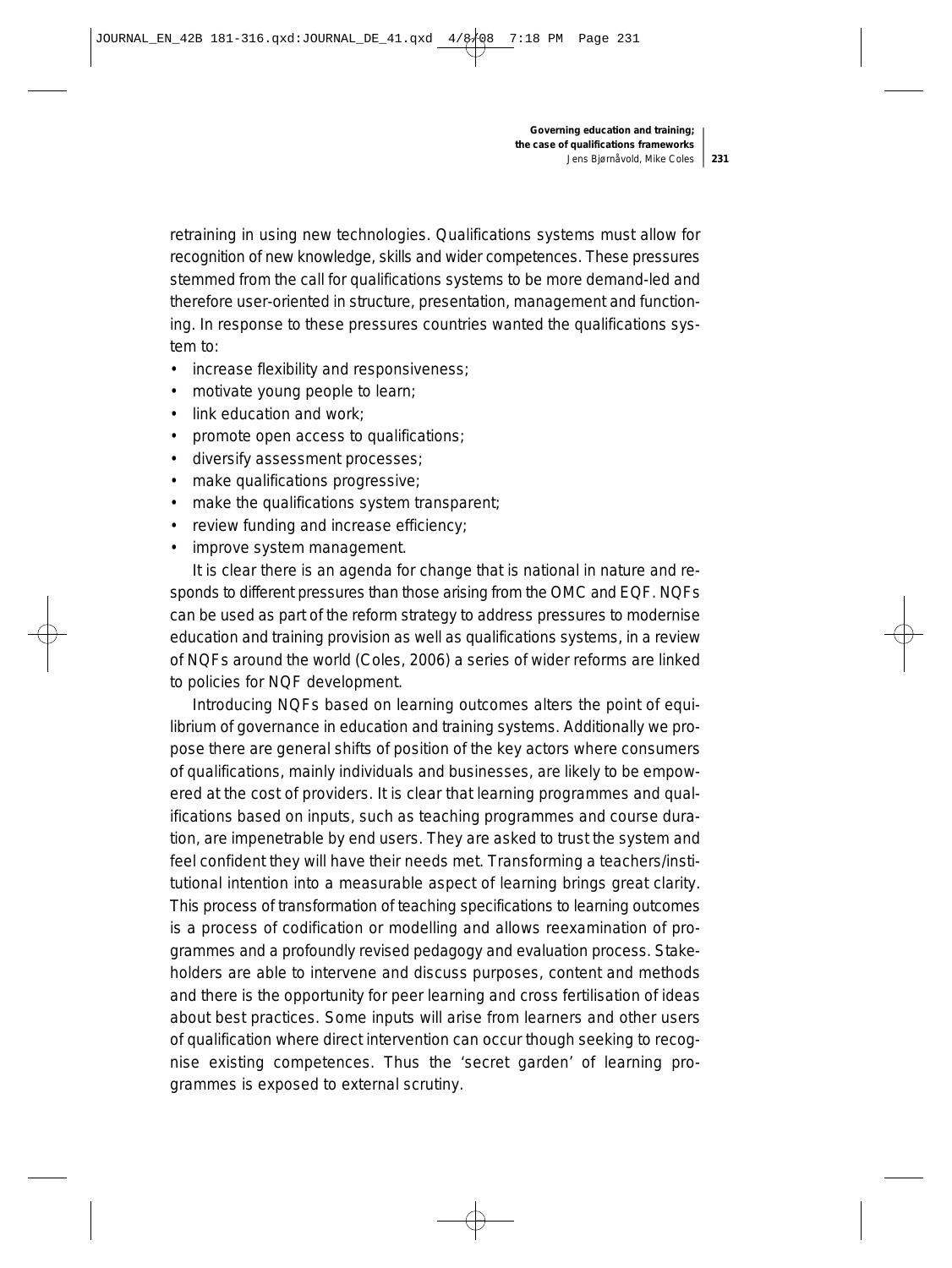Just as the learning targets of learners are clarified through use of learning outcomes, so is expression of need from businesses and other employers. Systematic definition of occupational standards has been common practice in many countries for many years and continues to grow into more countries and new sectors. These occupational standards are invariably written as learning outcomes although it is possible to combine learning outcomes with definitions of learning programmes. It is likely that employers favour the transparency associated with learning outcomes and are able to use them in onthe-job training and recruitment.

With learners, teachers and employers involved in identifying and scrutinising learning outcomes, there is an opportunity for greater links between different sectors and pressure to develop better coordination and eliminate unnecessary repetition. It is also likely that social partnership can be strengthened.

# **Conclusions**

NQFs are established in more and more countries. They are increasingly seen as an instrument for reform and change. Translating implicit qualifications levels into formal and explicit classifications based on learning outcomes allows qualifications frameworks to offer a coordinating and planning power across education and training sectors and the labour market. The EQF has become a catalyst offering stakeholders at national level a starting point and a benchmark for codifying (and thus making more explicit and accountable) qualifications levels and areas.

Many European countries are using the EQF already even though its formal adoption will probably not take place until the end of 2007. There are several lessons to be drawn from this:

- we can observe an internationalisation of education and training policies. The idea that education and training policies can be seen as something belonging exclusively to the national domain seems to be in conflict with current realities;
- developing national qualifications frameworks interaction between European and national policies – illustrates a multilayer policy development involving diverse stakeholders from various levels, including national and European business interests;
- European-level stakeholders are able to set the agenda and structure the focus of education and training policies. However agenda setting brings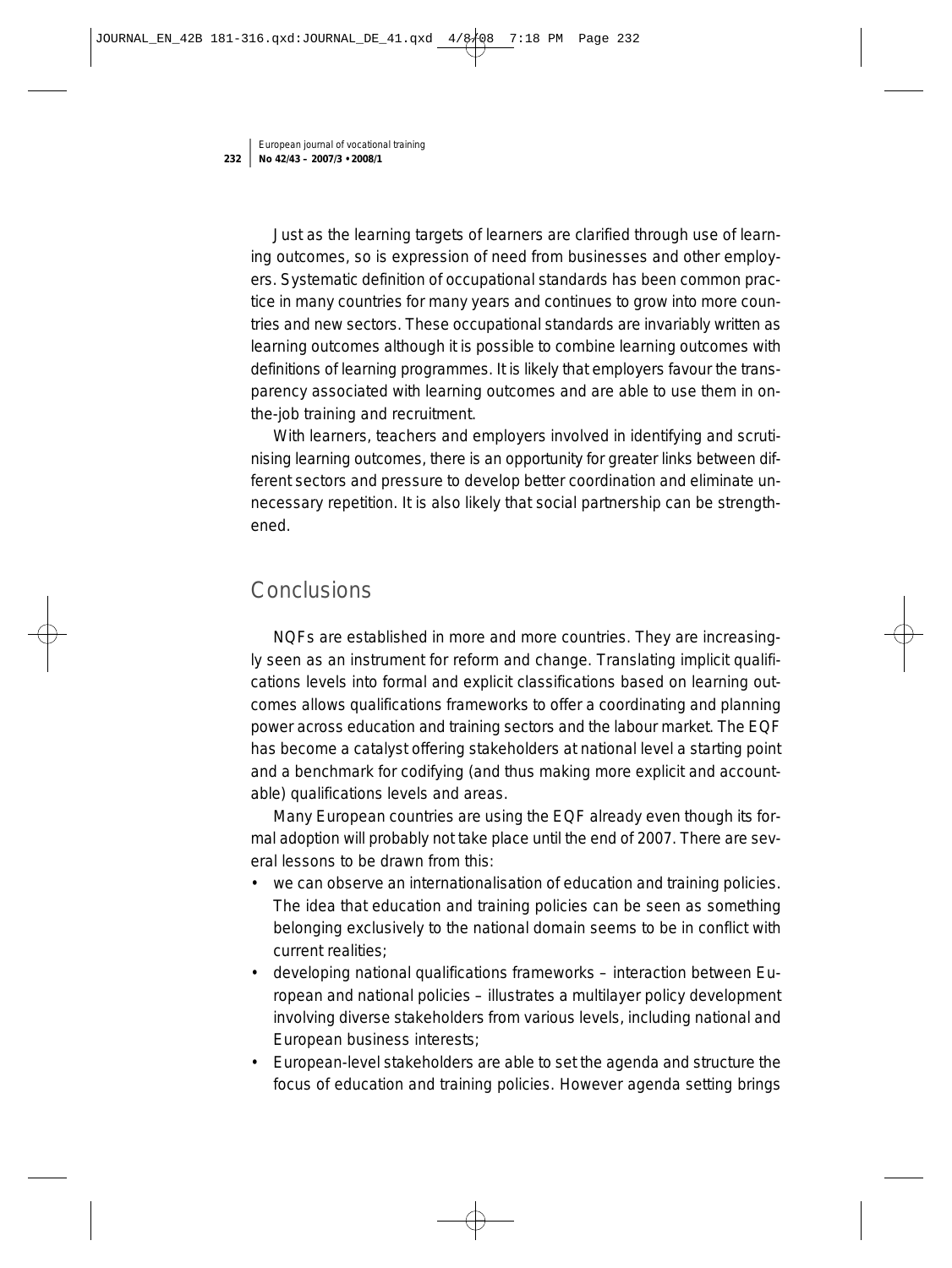with it the need to stabilise and make European policies more sustainable. Shifts in political focus, where stakeholders move from issue to issue, threatens long-term implementation of initiatives. Therefore a major challenge, where 'hard' legal and economic sanctions and incentives are not available, is to assure continuity and permanence. This will be crucial for future implementation of the EQF.

Independently of the EQF, there has been a policy intention to use learning outcomes for employment needs analysis, to define learning programmes and to validate learning (formal and informal). Transforming teaching specifications into learning outcomes is a process of codification or modelling and allows reexamination of programmes and a profoundly revised pedagogy and evaluation process. Employment interests favour the clarity of learning outcomes and scope is provided for increased engagement of stakeholders.

The EQF, NQFs and learning outcomes are creating a shift in governance in education and training provision at all levels. In general terms, it empowers learners and other users of the systems and favours demand-led reforms.

# Bibliography

- Adam, S. A consideration of the nature, role, application and implications for European education of employing 'learning outcomes' at the local, national and international levels. Scottish Executive, 2004. Available from Internet: http://www.scotland.gov.uk/Publications/2004/09/19908/42704 [cited 30.4.2007].
- Cedefop; Bjørnåvold, J. Making learning visible; identification, assessment and recognition of non-formal and informal learning in Europe. Luxembourg: Office for Official Publications of the European Communities, 2000 (Cedefop Reference series).
- Cedefop; Coles, M.; Oates, T. European reference levels for education and training: promoting credit transfer and mutual trust, study commissioned to the Qualifications and Curriculum Authority, England. Luxembourg: Office for Official Publications of the European Communities, 2004 (Cedefop Panorama series, 119). Available from Internet: http://libserver.cede fop.europa.eu/vetelib/eu/pub/cedefop/pan/2005\_5146\_en.pdf [cited 11.10.2007].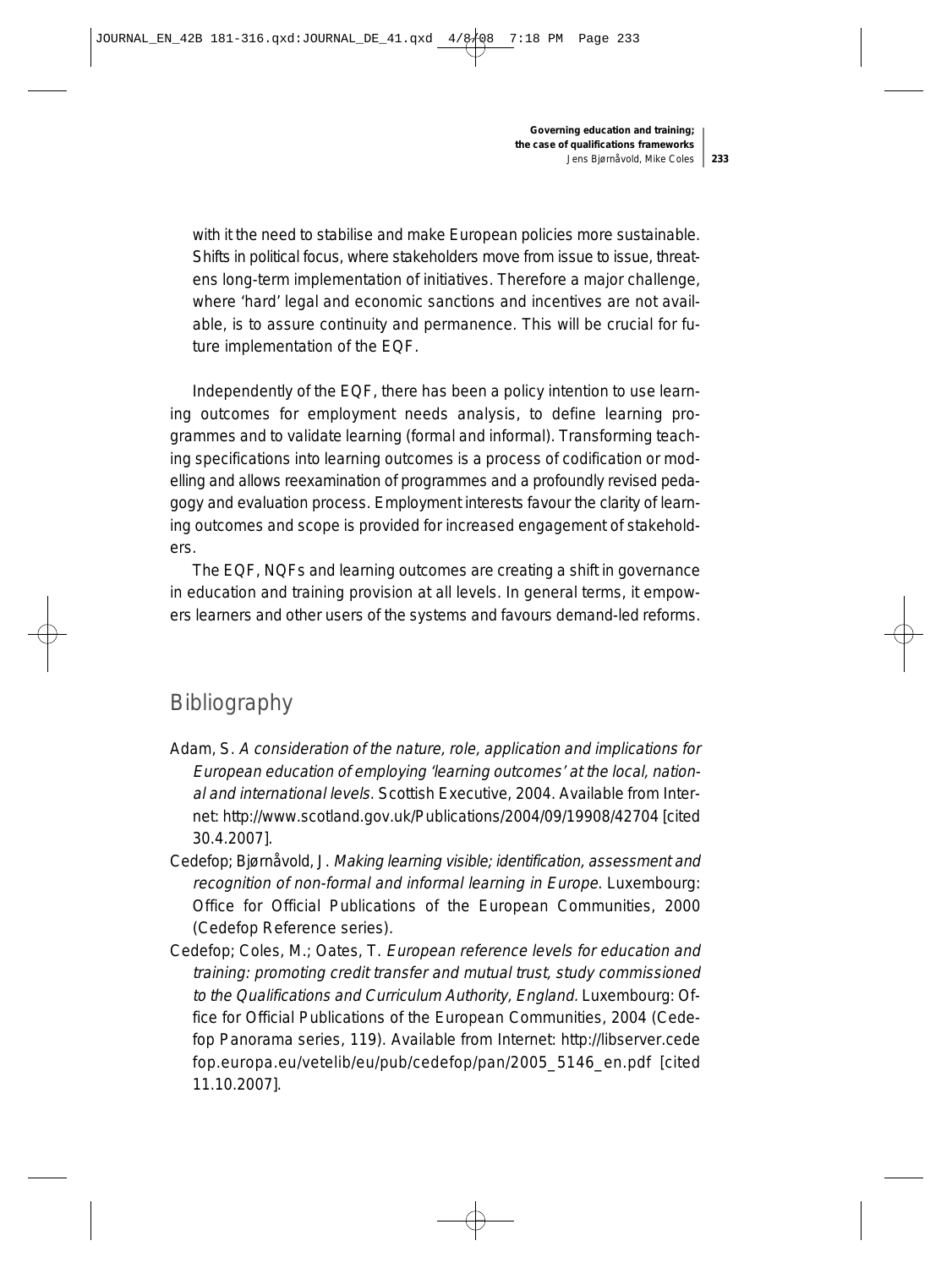- Cedefop; Colardyn, D.; Bjørnåvold, J. The learning continuity; national policies in validating non-formal and informal learning. Luxembourg: Office for Official Publications of the European Communities, 2005 (Cedefop Reference series, 117).
- Coles, M. A review of international and national developments in the use of qualifications frameworks. Turin: ETF, 2006. Available from Internet: http://www.etf.europa.eu/pubmgmt.nsf/(getAttachment)/4B4A9080175821D1 C12571540054B4AF/\$File/SCAO6NYL38.pdf [cited 11.10.2007].
- Corbett, A. Universities and the Europe of knowledge. Ideas, institutions and policy entrepreneurship in European Union higher education policy, 1955-2005. Houndmills: Palgrave Macmillan, 2005.
- Dehousse, R. 'The open method of coordination: a new policy paradigm?' In First pan-European conference on European Union policies 'The politics of European integration: academic acquis and future challenges. Bordeaux, 26-28 September 2002.
- European Commission. Report 2006 on Progress towards the Lisbon objectives in education and training: Commission Staff working paper. Luxembourg: Office for Official Publications of the European Communities, 2006a (SEC(2006), 439). Available from Internet: http://ec.europa.eu/education/policies/2010/doc/progressreport06.pdf [cited 11.10.2007]
- European Commission. Implementing the community Lisbon programme: proposal for a recommendation of the European Parliament and of the Council on the establishment of the European qualifications framework for lifelong learning. Luxembourg: Office for Official Publications of the European Communities, 2006b. (COM(2006), 479 final). Available from Internet: http://ec.europa.eu/education/policies/educ/eqf/com\_2006\_0479\_en.pdf [cited 11.10.2007]
- European Commission. Towards a European qualifications framework for lifelong learning – Commission staff working document. Luxembourg: Office for Official Publications of the European Communities, 2005. (SEC(2005), 957). Available from Internet: http://ec.europa.eu/education/policies/2010 /doc/consultation\_eqf\_en.pdf [cited 3.5.2007].
- European Training Foundation. Chapter 9 Policy learning. In Annual report. Turin: ETF, 2004.
- Gornitzka, A. The open method of coordination as practise a watershed in European education policy? University of Oslo, 2006 (Arena working papers).
- Laffan, B.; Shaw, C. NEWGOV New models of Governance: Classifying and mapping OMC in different policy areas. Dublin: University College Dublin,